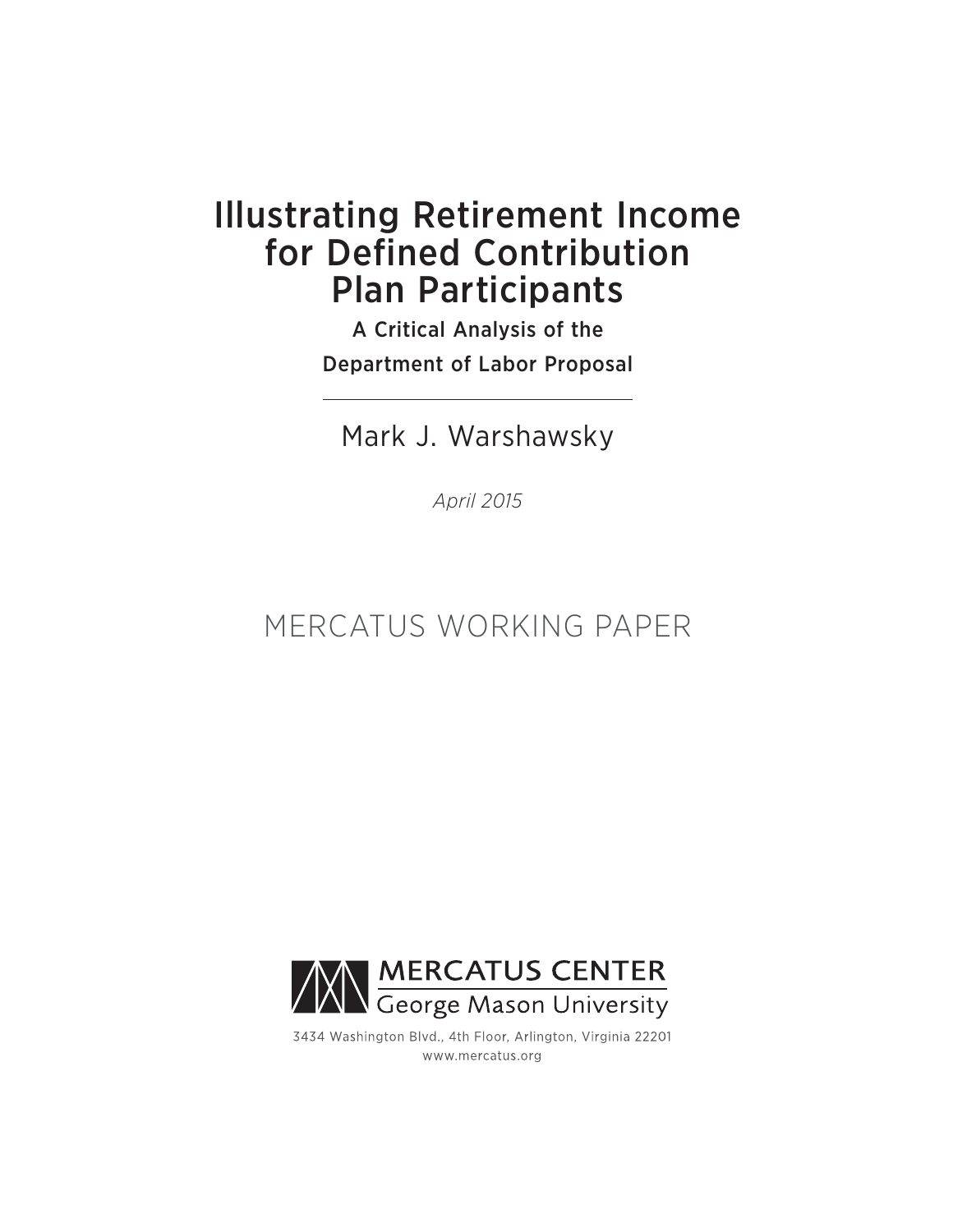*Mark J. Warshawsky. "Illustrating Retirement Income for Defined Contribution Plan Participants: A Critical Analysis of the Department of Labor Proposal." Mercatus Working Paper, Mercatus Center at George Mason University, Arlington, VA, April 2015.*

# **Abstract**

The design solution for retirement income strategies from individual accounts is the next major challenge to the evolving retirement system in the United States. In response, the Department of Labor has put forward a proposal to require sponsors of defined contribution plans to provide their participants with an illustration of the retirement income that might be expected from the assets held in their individual accounts through the use of an immediate fixed life annuity at retirement. Using an empirical analysis based on historical simulations, I show how the Department of Labor illustration, as currently proposed and with various improvements I recommend, will operate under realistic market conditions. I find that the proposal is a good start, but it can be improved by—among other changes—making the income flows gender-distinct and reflecting an inflationindexed life annuity (with a load) rather than a nominal fixed annuity.

*JEL* codes: G23, G28, J32

Keywords: pensions, defined contribution plans, life annuities, government regulation, required disclosures, retirement income, Social Security, inflation

# **Author Affiliation and Contact Information**

Mark J. Warshawsky, PhD Visiting Scholar, Mercatus Center at George Mason University Visiting Fellow, MIT Sloan Center on Finance and Policy [mwarshawsky@mercatus.gmu.edu](mailto:mwarshawsky@mercatus.gmu.edu)

# **Acknowledgments**

My appreciation goes to Ted Goodman and Sunny Jing for their excellent assistance with this research.

*All studies in the Mercatus Working Paper series have followed a rigorous process of academic evaluation, including (except where otherwise noted) at least one double-blind peer review. Working Papers present an author's provisional findings, which, upon further consideration and revision, are likely to be republished in an academic journal. The opinions expressed in Mercatus Working Papers are the authors' and do not represent official positions of the Mercatus Center or George Mason University.*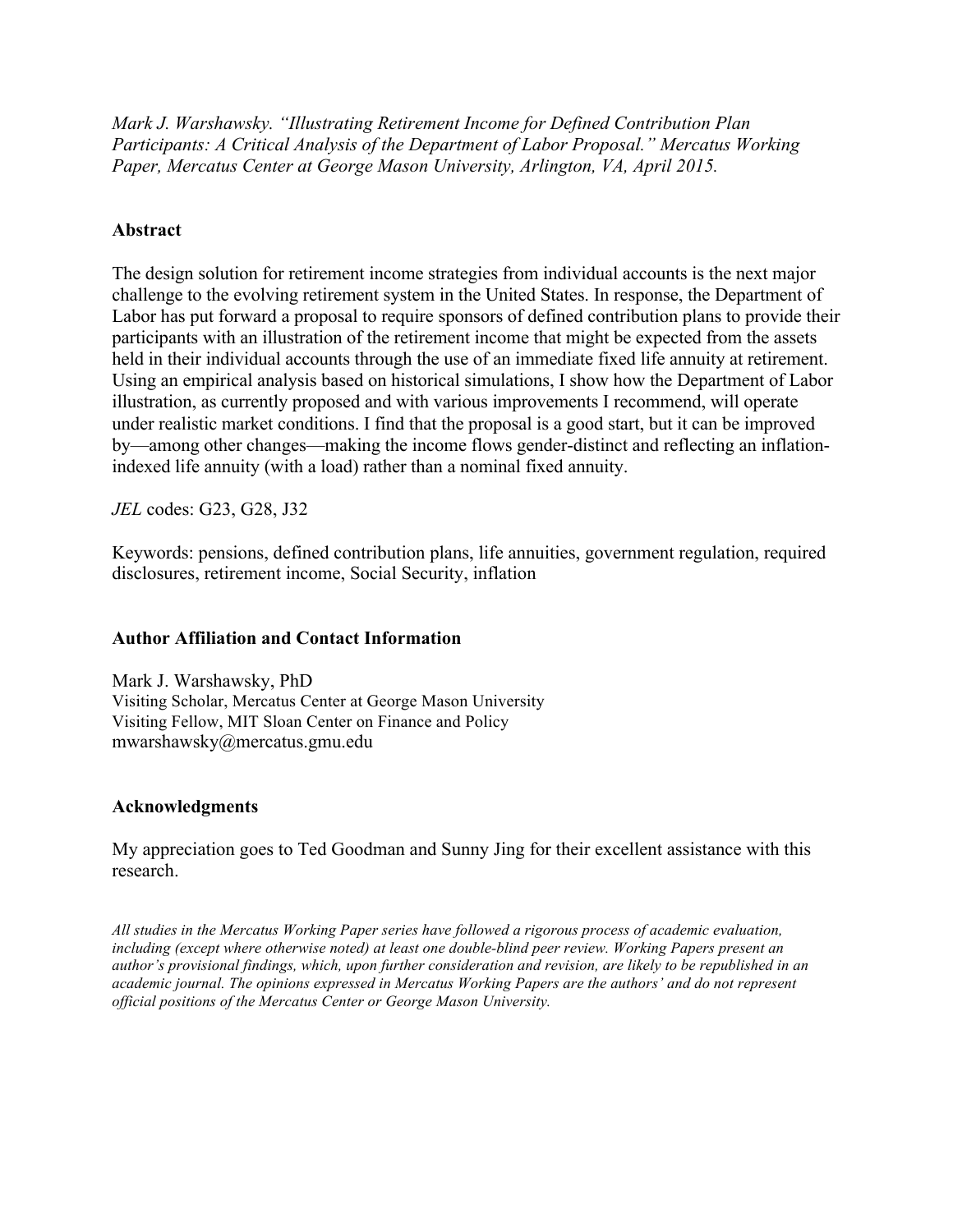#### **Illustrating Retirement Income for Defined Contribution Plan Participants**

#### **A Critical Analysis of the Department of Labor Proposal**

Mark J. Warshawsky

Over the last 15 years, there has been a sea change in the way employers, particularly in the private sector, provide retirement benefits to workers. In the past, many retired workers got automatic lifetime retirement-income benefits from their employer's pension plan, in addition to Social Security. Now, most private-sector workers with retirement benefits have individual accounts from which they will have to manage the distribution of retirement assets. Individuals must manage these assets to support their spending for the rest of an uncertain length of life while also facing inflation, investment uncertainty, health spending, and other risks. This is a daunting task even for experts in finance, insurance, and macroeconomics. But the challenge to society goes beyond workers' lack of expertise or tools for solving a new problem. Because most retiring workers are not even aware that there is a problem facing them, they will discover it too late, when they live a long life and run out of assets, experience high inflation, get bad investment results, or have expensive adverse health events.

The knowledge and implementation of good retirement-income strategies for individual accounts is the next major challenge to the evolving retirement system in the United States, and indeed in many other countries. The federal government, through the Department of Labor (DOL), is stepping up with a proposal to require sponsors of defined contribution plans to give participants an illustration of the retirement income they might expect from using their individual account assets to purchase of an immediate fixed life annuity at retirement (that is, an insurance product that distributes fixed, guaranteed, periodic payments starting soon after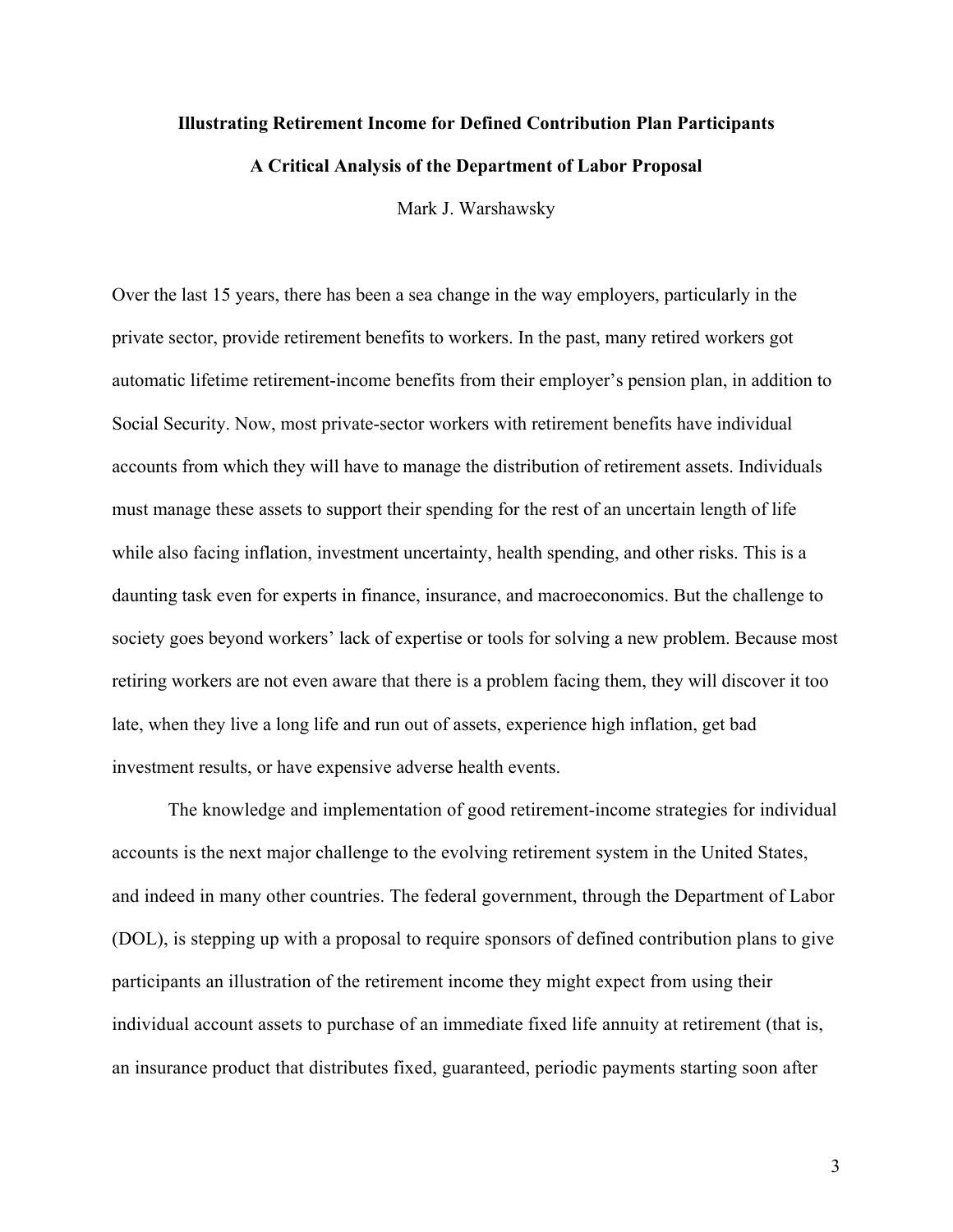its purchase and lasting for the lifetime of the insured or insureds, in return for a lump-sum or series of premiums charged). This is a "light touch" regulation that relies on information provision to allow individuals to continue to make their own decisions regarding how to manage their retirement savings. The financial and insurance industries and researchers are exploring the products and strategies that can be designed and marketed to help retired plan participants manage their accounts in retirement responsibly and efficiently to support their lifetime spending needs and other goals. Since 1988, another federal government agency, the Social Security Administration, has been providing workers with personalized information about projected annual Social Security retirement benefits that they can expect at various claiming ages, and payroll taxes paid on earnings to date. This statement, automatically mailed to all covered workers and now available online, is used as part of the broader retirementincome planning process.

These major initiatives from the government and from private industry are interrelated. The federal government's requirement for retirement plan sponsors may produce the demand for, and set the benchmark for judging, the industry's solutions. Hence, it is essential to get the details of the required retirement-income illustration correct at the start. It is helpful to consider how the illustration will compare with the annual Social Security statement already given to workers. More importantly, it is essential to see how the DOL illustration will operate in realistic market conditions, as currently proposed and with various improvements, in order to critically assess its expected results.

Those, indeed, are the goals of this paper: to review developments in the professional literature about retirement-income strategies, to review in detail the DOL retirement-income illustration proposal, to discuss the Social Security statement, to give suggestions for conceptual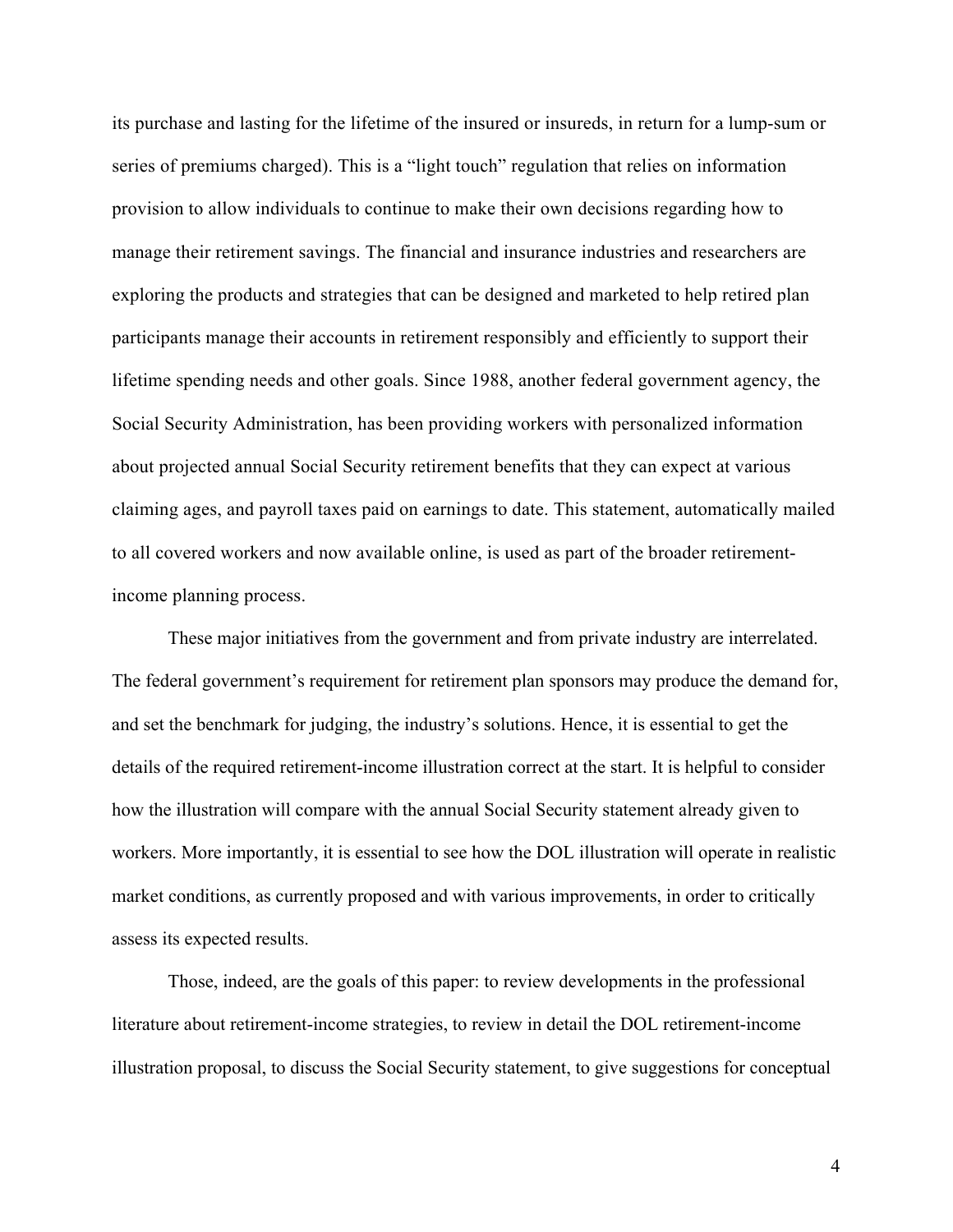improvements in the DOL proposal, and to test the proposal and my suggestions using an empirical analysis based on historical simulations.

## **Relevant Developments in the Professional Literature**

The "annuity puzzle" is the appellation economists have given to the following conundrum: despite the strong indication of economic theory and simulations that risk-averse retired households facing an uncertain lifespan should use most or all of their retirement assets to purchase immediate life annuities as insurance against outliving the household's wealth, relatively few households do so, on a voluntary basis, at least in the United States. In this framework, anyone planning for retirement confronts two risks: the risk of overspending and running out of money and the risk of underspending and living too frugally. The more one tries to avoid running out of resources, the lower the standard of living and the more likely an unintended or too large a bequest will be left upon death. If one ignores the possibility of long life and spends at a rate intended to be sustainable through or even a bit beyond life expectancy, then there is a substantial risk of running out of funds and having to reduce spending quickly to the level of Social Security benefits. The purchase of a life annuity avoids these situations and boosts spending in the first case because of the existence of a mortality credit: the redistribution of premiums (that is, principal) and the investment earnings thereon through the insurance company or pension fund from those with short lifespans to those who live a long time.

Unless life annuities are substantially more costly to own for institutional or regulatory reasons than a portfolio of bonds, the rate of return on a life annuity—conditional on the annuitant's survival—has to exceed that of conventional fixed-income instruments. This is because the life annuity returns the principal from those who die to those who survive, in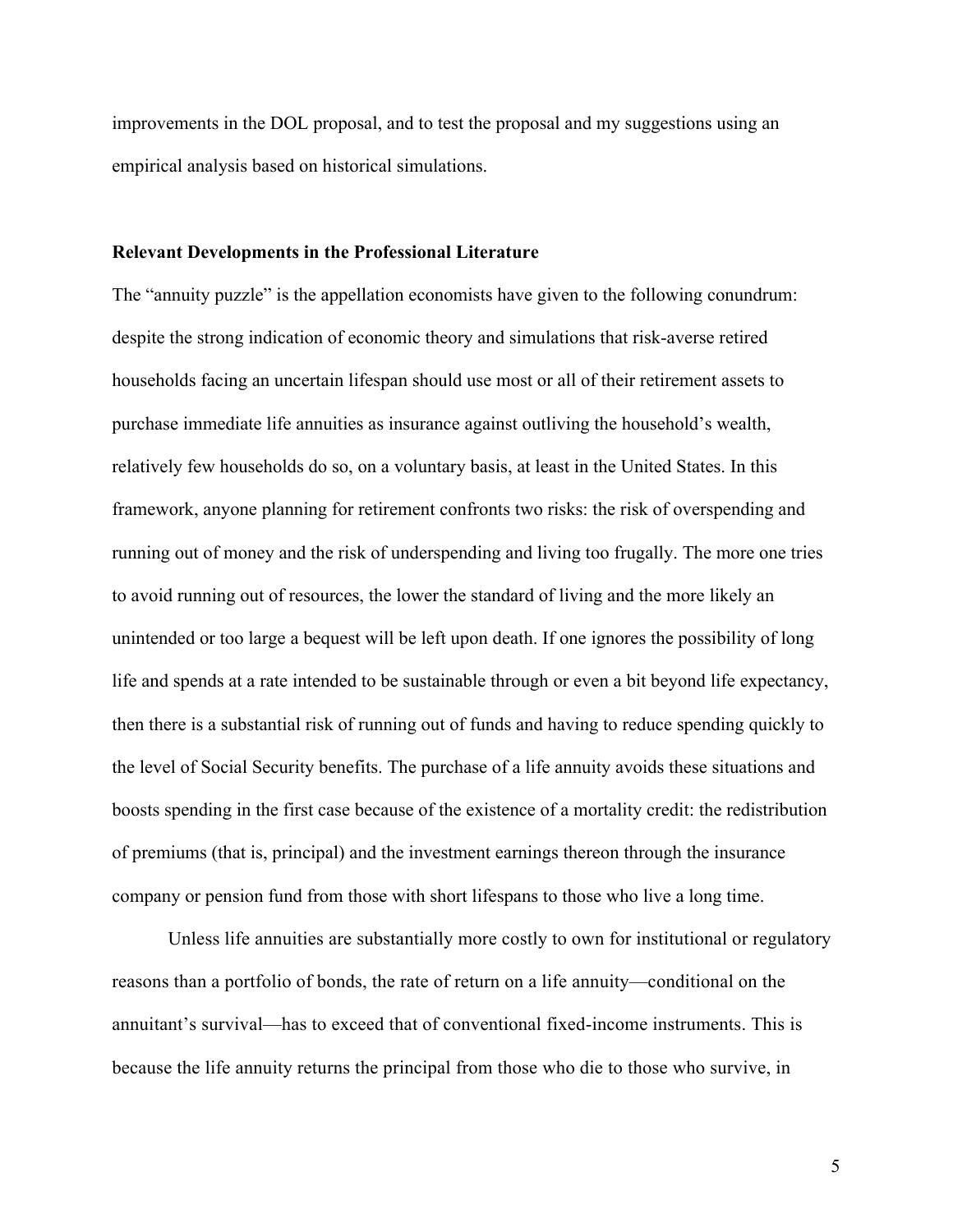addition to investment returns. Indeed, in an important early empirical contribution to this literature, Friedman and Warshawsky (1990) found that, in most historical conditions, immediate life annuities did provide a higher return during the insured's lifetime than bonds could have.

A large literature has explained away the annuity puzzle in various ways (see, for example, Brown and Warshawsky (2004) and Dushi and Webb (2004)). Among them are adverse selection (the people who buy annuities live longer than the general population), making life annuities seem expensive to those with average or high mortality expectations; the coverage is already provided by the inflation-indexed retirement life annuity that Social Security gives, as well as by traditional defined-benefit pension plans; the desire to leave a bequest; the need for liquidity in the absence of complete insurance for other risks in late life, such as expensive longterm care or family emergencies; and certain regulatory and administrative impediments that discourage defined contribution plan sponsors from offering annuities and that force plan participants into an unfamiliar commercial marketplace. Another concern among investors that lowers demand for annuities might be the fear that the issuer will not be solvent at some point in the potentially decades-long horizon for the contract.

Still, these reasons seem to fall short because they leave a large demand for life annuities, at least among key segments of the population. For example, well-insured healthy retirees whose Social Security benefits are relatively small compared to their consumption plans and significant wealth holdings and who have no bequest motive would rationally demand life annuities to safely maximize their lifetime consumption during retirement. Therefore, some analysts, such as Jeffrey Brown et al. (2008), have turned to behavioral explanations to solve the annuity puzzle. These explanations, in turn, have led to proposals by the federal government that providing better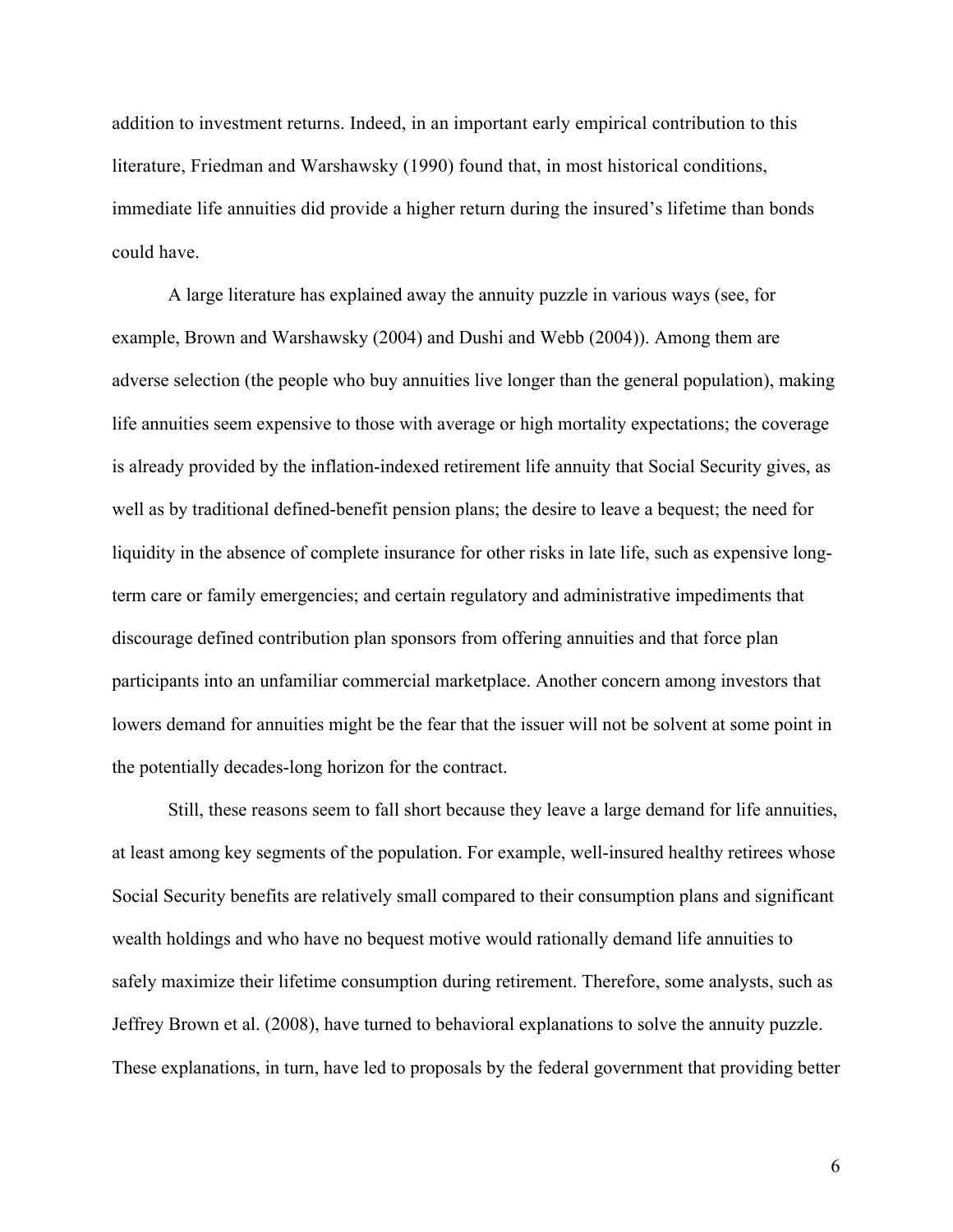information and removing regulatory impediments will encourage retiring plan participants to purchase annuities.

To justify its retirement-income illustration proposal, the DOL particularly relies on the study by Brown et al. (2008) that posits that rational models of risk-averse consumers have difficulty explaining limited annuity demand. That study finds that people evaluate annuity products using a narrow "investment frame" that focuses on risk and return, rather than a "consumption frame" that considers the consequences for lifelong consumption. In an investment frame, annuities are unattractive to most retirees, exhibiting high risk (e.g., the individual being hit by a bus early in retirement and their survivors losing principal) without high returns (in contrast to the stock market, for example). Survey evidence in the Brown et al. study supports this hypothesis: whereas 72 percent of respondents prefer a life annuity over a fixed-income instrument such as a savings account when the choice is framed in terms of consumption needs during retirement, only 21 percent of respondents prefer it when the choice is framed in terms of investment features.

#### **The DOL Proposal**

In 2010, the Departments of the Treasury and Labor published a request for information (RFI) regarding lifetime income options for participants and beneficiaries in private-sector retirement plans. The departments, posing 39 questions, were interested in how they could enhance the retirement security of plan participants by facilitating access to, and use of, lifetime income annuities or other arrangements to provide a lifetime stream of income after retirement. As an indication of the degree of interest in this policy issue, the departments received almost 800 responses from plan sponsor organizations, insurers, financial service companies, trade groups,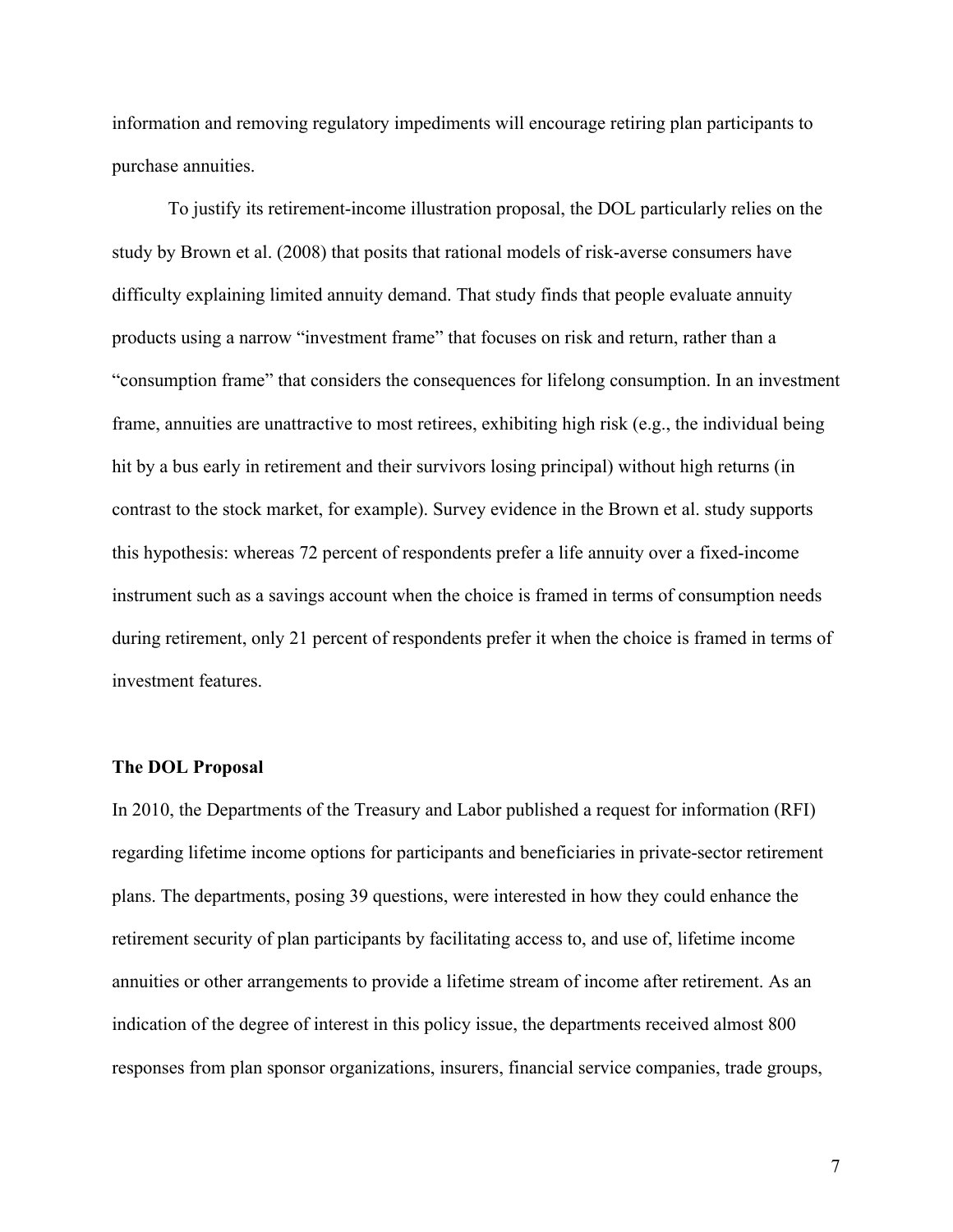academics, benefits consultants, pension attorneys, and the general public.<sup>1</sup> They also held a twoday hearing where 40 witnesses testified. The DOL in particular posed several questions about a personalized illustration for participants of the estimated income stream that an account balance can provide.

In early May 2013, in part based on answers to the RFI, the DOL's Employee Benefits Security Administration issued an advance notice of proposed rulemaking (ANPRM) (RIN 1210- AB20) indicating that it was developing proposed regulations regarding the periodic (mostly quarterly) benefit statements required of most defined-contribution plans. The notice said that, first, the DOL was considering a rule that would require a participant's accrued benefits to be expressed on a benefit statement as an estimated lifetime stream of payments, in addition to being presented as an account balance. Second, the DOL also was considering a rule requiring a participant's accrued benefits to be projected to retirement and then converted to and expressed as an estimated lifetime stream of payments.

## *Policy Motivation*

<u> 1989 - Johann Stein, markin film yn y breninn y breninn y breninn y breninn y breninn y breninn y breninn y b</u>

The DOL states that its policy motivation is to help workers manage the greater responsibility they have with defined-contribution plans than with defined benefit plans, "both while employed and *during their retirement years*" (emphasis added). In particular, the DOL says that "managing finances in order to provide income for life for oneself and one's spouse is a tremendously difficult but important task. The rule under consideration by the Department would provide participants with information that the Department believes will ease the burden

<sup>&</sup>lt;sup>1</sup> See U.S. Department of Labor, Lifetime Income Options for Participants and Beneficiaries in Retirement Plans: Request For Information Comments, 2010,<http://www.dol.gov/ebsa/regs/cmt-1210-AB33.html#2>.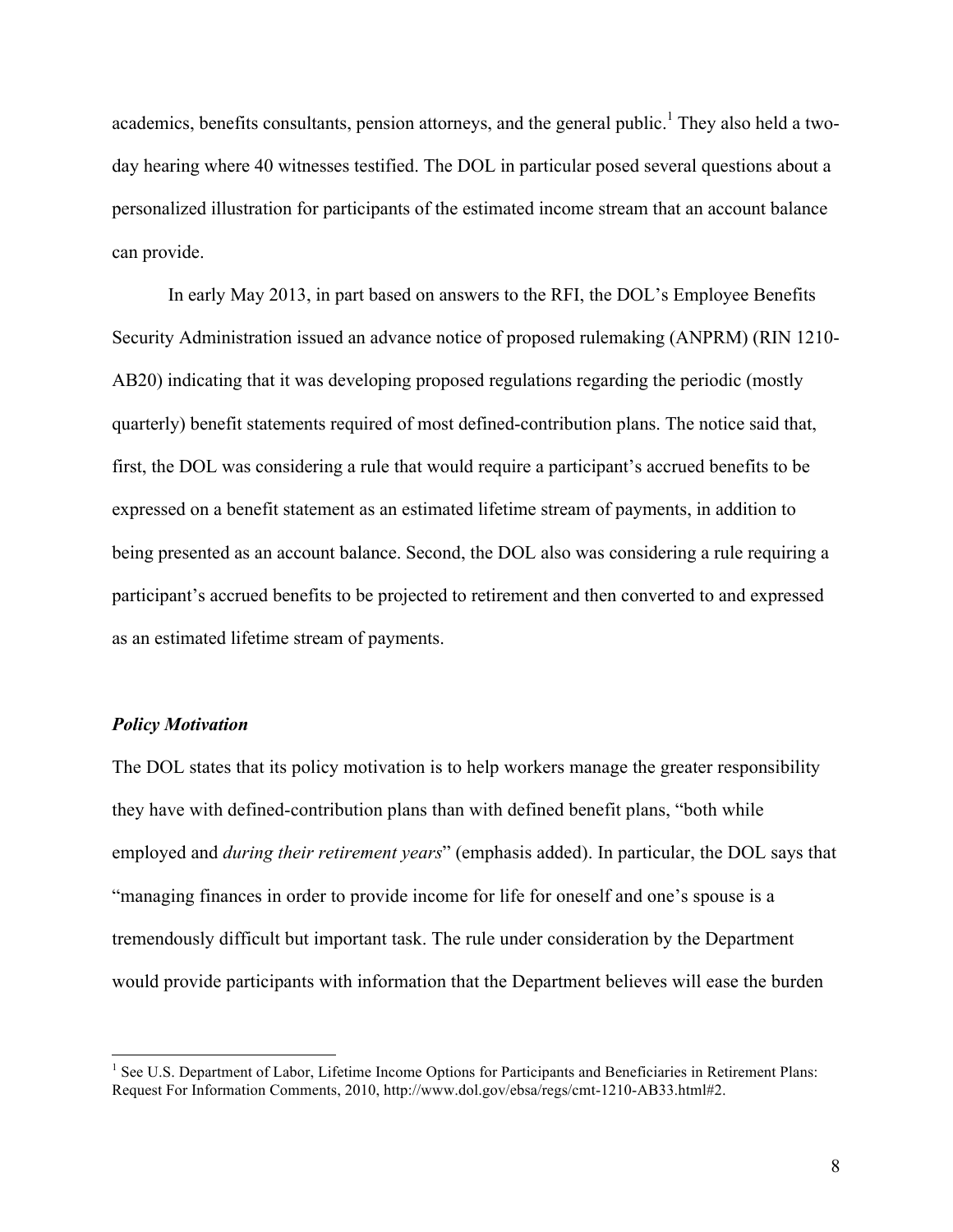of this task." It goes on to state that "participants may have difficulty envisioning the lifetime monthly income that can be generated from an account balance."

## *Details of the Proposal*

The DOL proposed that the current retirement account balance be converted to an estimated lifetime income stream by assuming that the participant or beneficiary had reached normal retirement age as defined by the plan sponsor,<sup>2</sup> even if he or she is younger. If, however, the participant is older than the plan's normal retirement age, the illustration would use the participant's actual age. Income illustrations would be based on level monthly payments in nominal terms for the life of the participant from a nominal fixed immediate life annuity. If the participant is married, a second illustration would be required showing a level payment based on the joint lives of the participant and spouse, with a 50 percent survivor's benefit to the surviving spouse. For this purpose, the plan may assume the spouse is the same age as the participant.

In pension circles, the type of joint annuity indicated by the DOL proposal is called a joint and contingent annuity. If the main insured survives his or her spouse, income payments continue at the initial level, whereas if the spouse survives, income payments are cut, perhaps by 50 percent. By contrast, with a joint and survivor annuity, the type insurance companies typically sell to individuals, income payments are cut upon the death of either spouse. In fact, ignoring gender differences and assuming the same ages, a single life annuity should be priced identically to a joint-and-50 percent-to-survivor annuity, because it is equivalent to two 50 percent single life annuities. Stated another way, a joint and contingent annuity is more expensive, or for the

<u> 1989 - Johann Stein, markin film yn y breninn y breninn y breninn y breninn y breninn y breninn y breninn y b</u>

<sup>&</sup>lt;sup>2</sup> The normal retirement age in most private plans is 65, but sometimes it is 55, 62, or 67.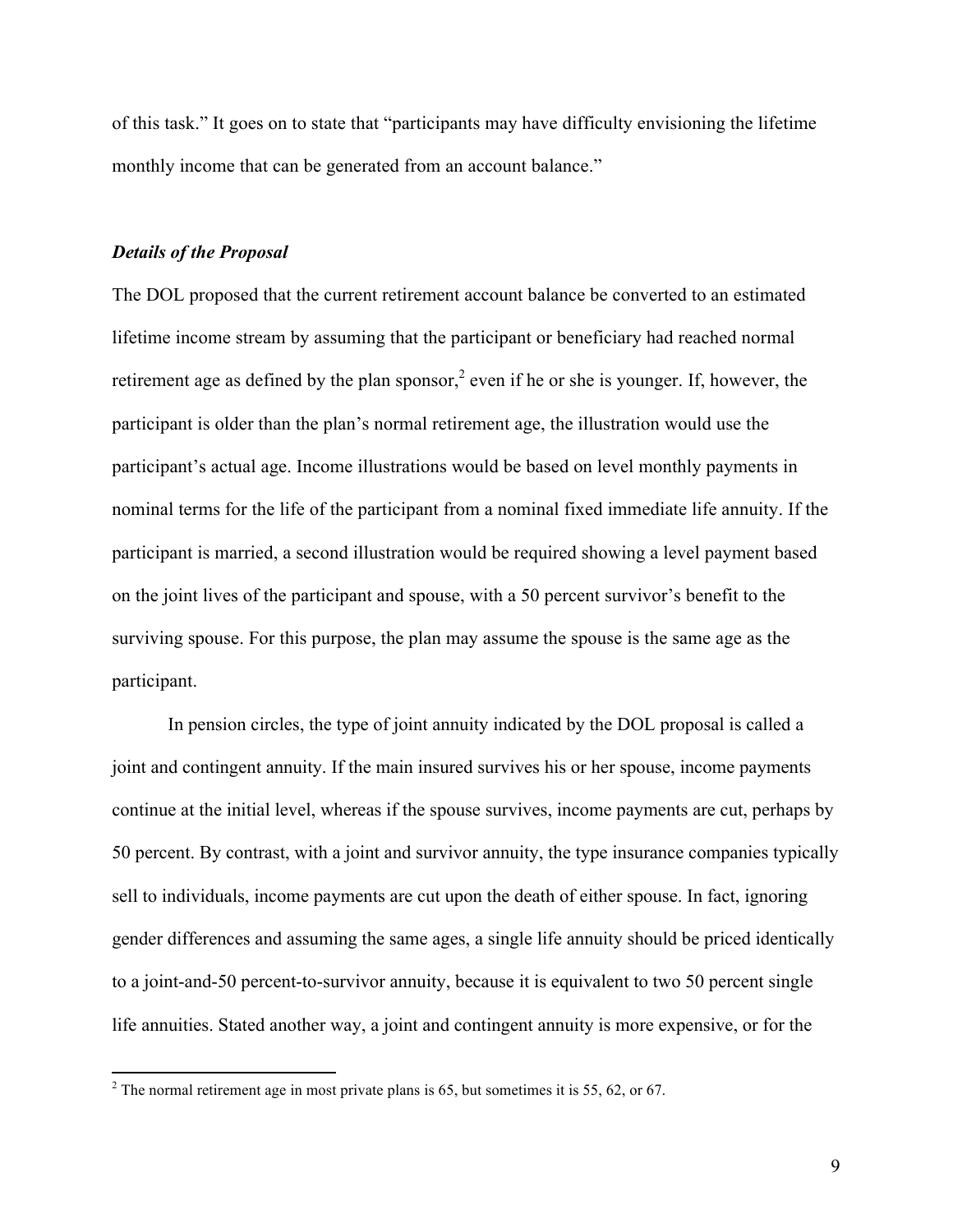equivalent premium, pays out less, than an otherwise identical joint and survivor annuity paying less than 100 percent.

The DOL observed that there are two main alternative methods to convert an account balance to a stream of income in retirement. The first is a "draw-down" or "systematic withdrawal" approach whereby a fixed dollar amount or fixed percentage (or some combination) of the account is distributed until the account is used up. This is the approach usually discussed by financial planners and investment managers. The second is the annuitization approach, similar to the method insurance companies or traditional pension plans use to determine payment amounts, where the account balance is converted to an immediate life annuity. The DOL chose the second method because of its concern that plan participants be informed of their financial readiness for the entirety of their retired lives, not just, possibly, a portion of it, depending on the outcomes of length of life and asset-return contingencies in the draw-down approach.

The two assumptions in any calculation of annuity cost or value are the interest rate and mortality probabilities. In the somewhat atypical circumstance that the defined contribution plan offered a life annuity as a form of distribution, the proposed rule says that the lifetime income illustration should use the annuity rate or the interest rate and mortality assumptions of that plan option. Otherwise, the DOL indicated that it would demand the following specific assumption to be used as its safe harbor for the interest rate: the 10-year constant maturity Treasury securities rate for the first business day of the last month of the period the statement covers. The DOL chose this rate based on comments from RFI respondents that insurance companies base their life annuity pricing on it. This assumed interest rate will be particularly appropriate and helpful for those participants who are close to retirement and might soon be in the commercial market for an annuity.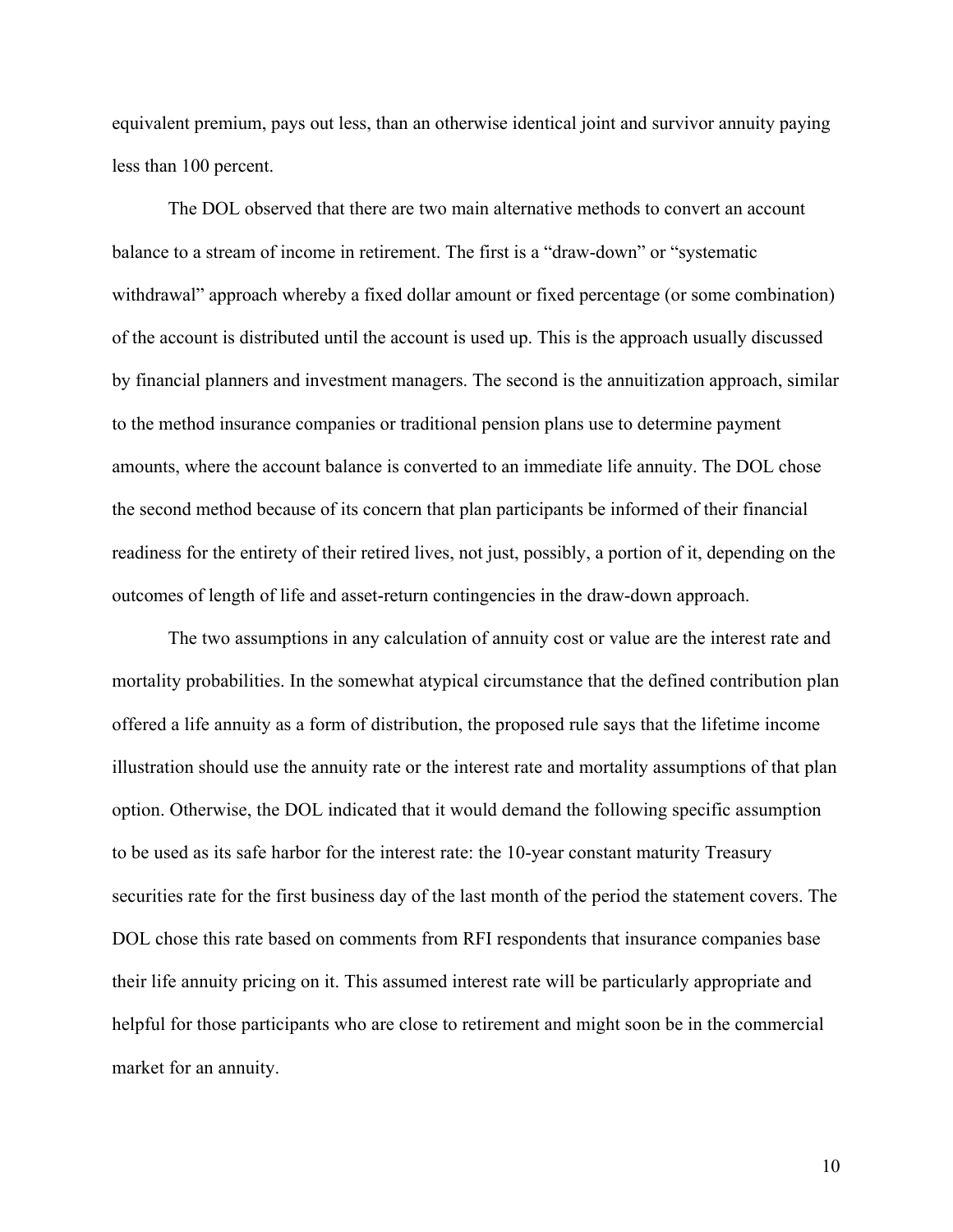The DOL's proposed safe harbor mortality table would be one put out by the IRS and currently used for other pension regulatory purposes. It is based on an even and fixed mix of male and female pensioner mortality, with some projection for longevity improvement experienced since the table's publication and projected for 10 years beyond the annuitization date. The DOL indicated that it was uncertain whether an additional "insurance load" for any more product expenses and adverse selection of mortality risks should be added to the calculation.

For participants who have not yet reached normal retirement age, the pension benefit statement would also show the projected account balance, as well as the lifetime income stream generated by it, assuming retirement occurred at the retirement plan's normal retirement age. A participant's current account balance would be projected to normal retirement age, based on assumed future contribution amounts and investment returns. In a proposed safe harbor, the DOL puts forward a specific set of assumptions for contributions, returns, and inflation. It says that contributions should be assumed to increase from the current annual dollar amount by 3 percent per year, that investments returns are expected to be 7 percent per year, and that a discount rate of 3 percent per year (that is, an assumed inflation rate) should be used to establish the value of the projected account balance in today's dollars. The DOL does not address explicitly what to do with the account of a vested deferred participant—that is, an individual who is no longer working for the plan sponsor but has kept his or her  $401(k)$  account with the sponsor. Presumably, there would be no projection of future contributions in this instance, but lifetime income illustrations would still be calculated on the basis of current and projected account balances.

Table 1 is reproduced from appendix A of the ANPRM. It shows how illustrations would look in a particular individual case, for a participant age 45 in 2012, who is married to someone also age 45, has an account balance of \$125,000, and whose (employer and employee) plan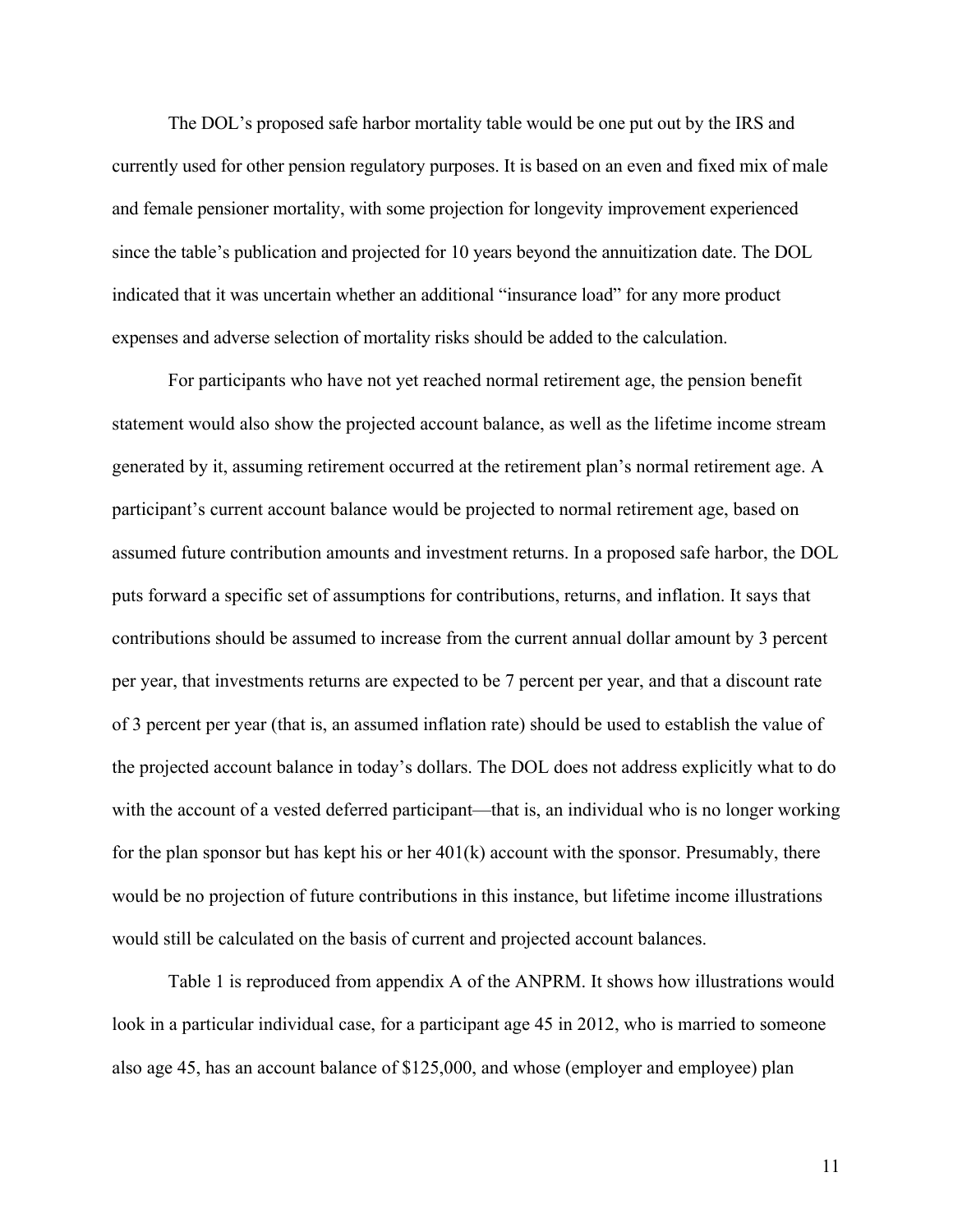contributions of \$9,709 were made on the first day of 2012. The normal retirement age for the plan is 65, and contributions are assumed to be made on January 1 each year. The worker is assumed to retire on June 30, 2012. The interest rate for calculating the annuity factor (implicit price) on December 3, 2012, was 1.63 percent, the 10-year constant maturity Treasury rate at that time; the mortality table used was the unisex mortality table published in IRS Notice 2008-85. The resulting single annuity factor is \$5 per \$1,000 account balance. Although the example calls the joint annuity a joint-and-50-percent survivor form, it is actually a joint-and-50-percent contingent form, as explained earlier, which gives a lower annuity factor: \$4.51 per \$1,000 of account balance.

| Table 1. Account Balance on Last Day of Statement Period (December 31, 2012) |  |  |  |
|------------------------------------------------------------------------------|--|--|--|
|------------------------------------------------------------------------------|--|--|--|

|            |           | Single life form                                               | Joint-and-50% survivor form          |                                                           |
|------------|-----------|----------------------------------------------------------------|--------------------------------------|-----------------------------------------------------------|
|            |           | Monthly payment during<br>P's life with no survivor<br>benefit | Monthly payment during<br>$P's$ life | Monthly payment to<br>surviving spouse after<br>P's death |
| Current:   | \$125,000 | \$625                                                          | \$564                                | \$282                                                     |
| Projected: | \$557.534 | \$2,788                                                        | \$2,514                              | \$1,257                                                   |

Source: Department of Labor, Employee Benefits Security Administration, 29 CFR Part 2520, RIN 1210-AB20, "Pension Benefit Statements," appendix A (2013).

#### *Public Comments*

<u> 1989 - Johann Stein, markin film yn y breninn y breninn y breninn y breninn y breninn y breninn y breninn y b</u>

The DOL invited comments on its proposal through midsummer 2013 and received more than 120 from individuals, trade groups, investment managers, consultants, insurers, academics, and account administrators.<sup>3</sup> Some comments voiced full-throated support for the proposal, including its technical details. Other comments supported the proposal's basic structure, but suggested improvements at the technical level and responded to the DOL's requests for advice and

<sup>&</sup>lt;sup>3</sup> See U.S. Department of Labor, Advance Notice of Proposed Rulemaking: Pension Benefit Statements, public comments, [http://www.dol.gov/ebsa/regs/cmt-1210-AB20.html.](http://www.dol.gov/ebsa/regs/cmt-1210-AB20.html)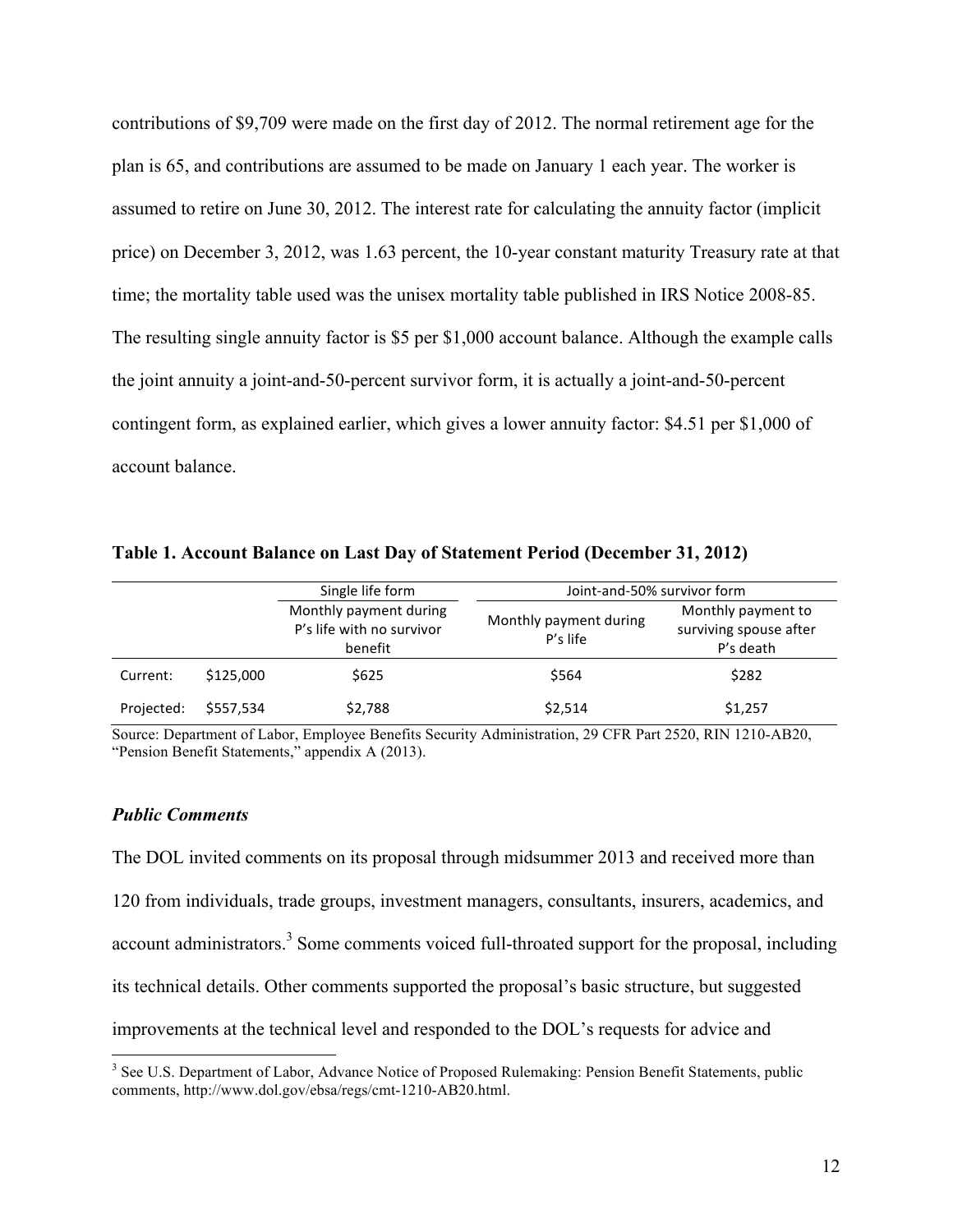suggestions in specific areas. Still others noted practical issues, such as ease of participants' understanding and ease of plan sponsors' administration. One commenter questioned whether a quarterly or even annual illustration makes sense for participants younger than 55, given the likelihood of projection errors over decades of working lives still to come. And some opposed the requirement that if the plan actually offers an annuity, the illustration should reflect its terms. They argued that many participants can and will choose to go outside the plan for an annuity, or will move from plan to plan over their careers and could become confused by the different bases of illustrations.

Several commenters questioned the appropriateness of the annuity approach, given that so few retired participants actually annuitize. Still other commenters opposed the illustrations' mandatory nature; several asserted that it would stifle innovation and creativity because all plan sponsors would conform to the proposal's narrow safe harbor to avoid fiduciary liability if they were to use alternative approaches. Some even challenged the DOL on the legal basis it claimed for its authority to issue the regulation.

Several commenters saw an inconsistency between projecting account balances through the participant's working years in today's dollars, and also then using a nominal life annuity, rather than an inflation-indexed life annuity, as the basis of illustrations for the retirement period. Some also thought that the assumed 7 percent investment return in this day and age, with very low interest rates, was too rich and too risky and would unduly inflate expected incomes. They suggested instead using a risk-neutral return, such as the current yield on a long-term Treasury bond.

Many objections (as well as agreements) can be understood as self-serving to the commenter's business model or industry. None seemed to be "knockout" objections, and given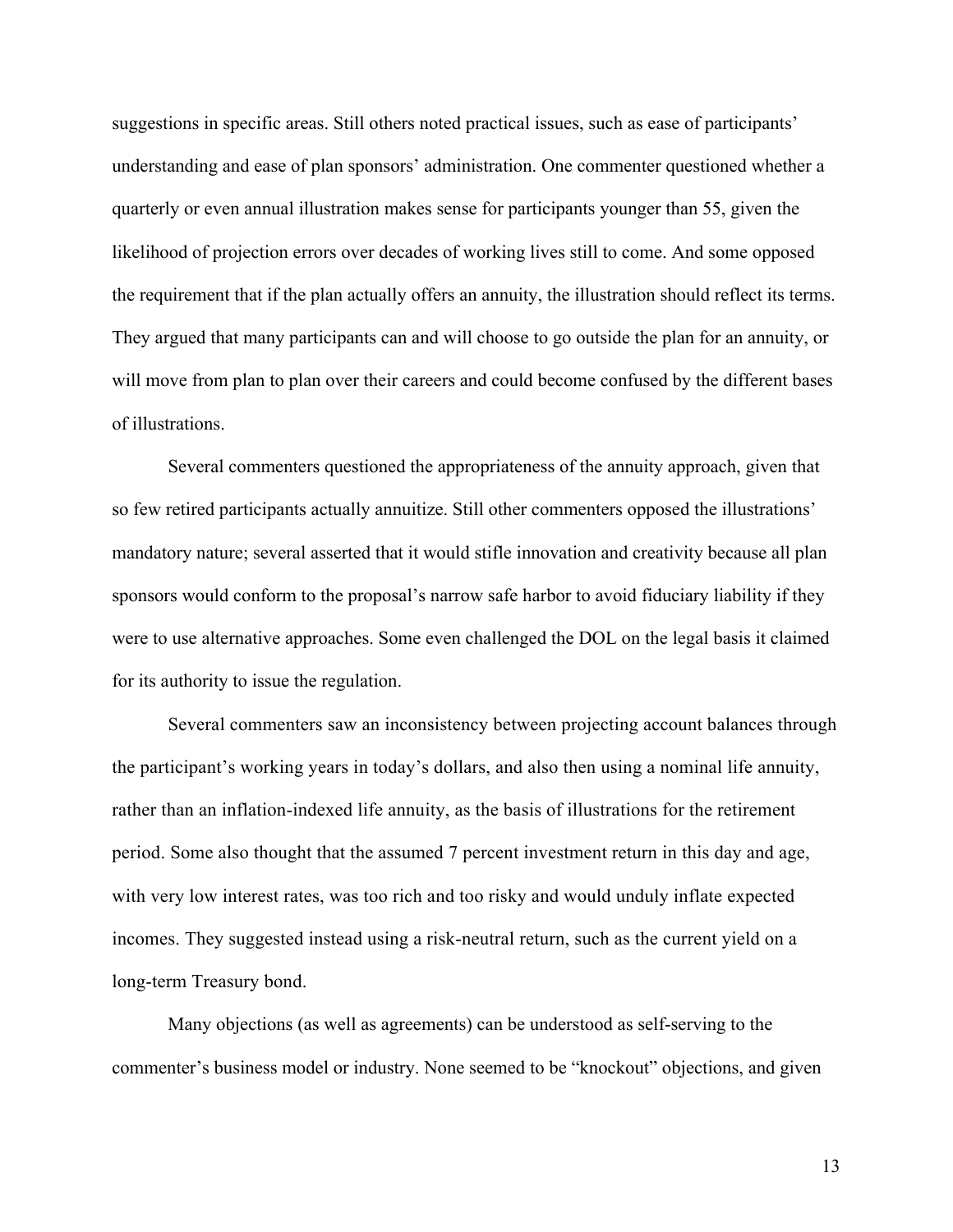the strength of the DOL's assertions and the careful and methodical nature of its deliberations, there seems to be little doubt that the DOL will proceed according to the basic nature of its stated plan. In its 2014 activity plan, the DOL indicated that it expected to issue the next version of its proposal in early 2015.

## **The Social Security Statement**

<u> 1989 - Johann Stein, markin film yn y breninn y breninn y breninn y breninn y breninn y breninn y breninn y b</u>

Since 1988, the Social Security Administration (SSA) has provided workers with personalized and detailed statements of their earnings and estimated benefits. As a result of legislation (P.L. 101-239, the Omnibus Budget Reconciliation Act of 1989), SSA began phasing in the mailing of statements to all workers age 25 and older in February 1995. By October 1, 1999, every worker 25 and older not receiving benefits was getting an annual statement that included an estimated projection of future monthly Social Security retirement, disability, and survivor benefits; the actual amount of the worker's covered wages or self-employment income; and a fairly precise calculation of the worker's aggregate taxes paid toward Social Security and Medicare. Since 2011, however, SSA has suspended all scheduled mailings of the statements, citing budget constraints, and indeed will no longer provide a paper copy upon request. Instead, the statement is now available online through "My Social Security Account." Because of congressional pressure, however, SSA resumed mailing statements in late 2014 to those ages 25, 30, 35, 40, 45, 50, 55, and 60. Those who have signed up for an online account, however, will not get a paper copy.<sup>4</sup>

The statement projects what a worker's retirement benefits will be if the worker chooses to start receiving those benefits at age 62, at the full retirement age (depending on birth cohort,

<sup>4</sup> See Social Security Administration, "Agency Resumes Mailing Social Security Statements, Encourages People to Create a Secure My Social Security Account to Obtain Their Statement Online, Anytime," press release, September 16, 2014,<http://www.socialsecurity.gov/news/press/releases.html#!/post/9-2014-1>.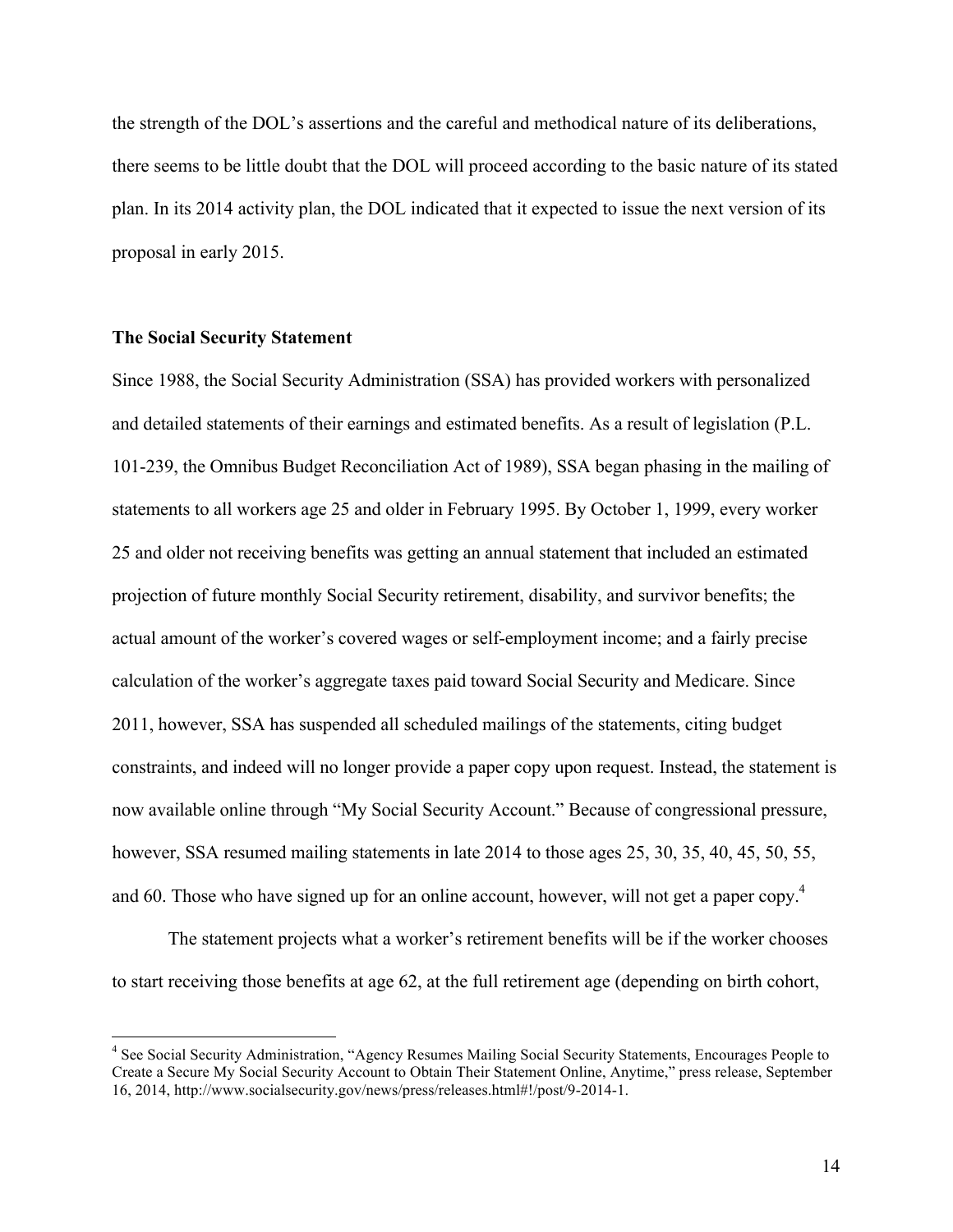now 66 or 67), or at age 70. It does not show spousal benefits because SSA does not know a worker's marital status until benefits are claimed; the spousal benefit is 50 percent of the worker's benefit unless the spouse accrued higher benefits through his or her own account. These projections are based on scheduled benefits, and not the cut in benefits that will occur when the Trust Fund is exhausted in about 20 years. Underlying the projection, SSA assumes no growth in future wages; that is, it assumes that until the benefit start age, the worker will have the same level of earnings in real wage terms as in the more recent of the last two years of earnings before the statement date. If the worker had no earnings in both of the previous two years, SSA assumes no further earnings. SSA further assumes that the current thresholds in the benefit formula known as "bend points" remain constant into the future.

This set of assumptions is conservative. Alternative assumptions used in past statements or in the annual Trustees' Report include an assumed increase in real wages of 1 percent each year, or that wages follow an age-graded trajectory observed in historical data of individual earnings records. Nonetheless, according to an empirical analysis using detailed historical data on thousands of individual records conducted by the Social Security Advisory Board (2009), SSA's projected method and assumptions for estimating retirement benefits produced estimates for workers older than 45 that were close to actual benefits accrued through age 62. For median workers of various ages, actual benefits were only significantly below projected benefits for workers younger than 30. The projections are less accurate for women and for low-income workers, especially those with at least two recent years of zero earnings. (Women and lowincome workers commonly have more variable participation in the labor force and it is therefore harder to project their benefits.)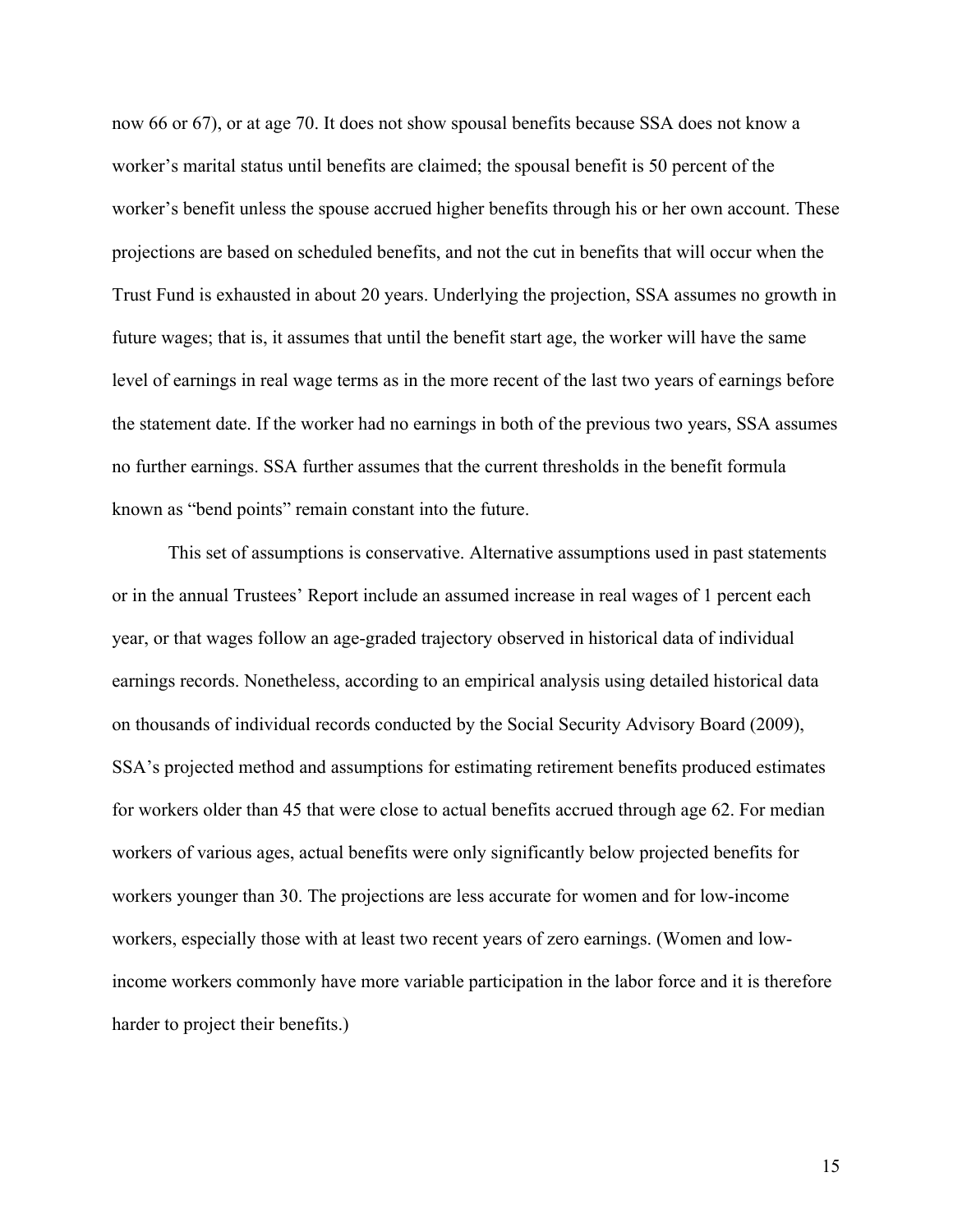The Social Security Advisory Board, in its 2009 report and reconfirmed in a 2013 position paper (Social Security Advisory Board (2013)), has recommended several improvements and additions to the statement. Among them are that an estimate be added to the statement of the accrued retirement benefit for all workers, but especially for younger workers, on the presumption that they may stop working. This estimate with the current projected benefit may be thought to provide workers with a full range of possible retirement-income benefit outcomes from Social Security. The board also recommended that older workers receive statements more frequently than every five years; it suggested that the statement be mailed every five years to workers ages 25 to 44, every three years to those ages 45 to 54, and every two years to those ages 55 to 59. Finally, the board suggested that older workers be shown a matrix of projected retirement benefits for various combinations of retirement (cessation of work) and claiming ages. The board did not believe it was necessary to show younger workers the projected benefits at three different retirement ages, given the great uncertainties involved at longer horizons.

To summarize the relevant points of comparison to the DOL's proposed rule, SSA

- 1. shows projected monthly retirement benefits at three different claiming ages;
- 2. makes generally conservative assumptions about future wages, but does assume that the worker will continue to have earnings at the current level until retirement—that is, the calculations do not represent accrued benefits but projected benefits, including those already accrued and those expected to be accrued;
- 3. estimates benefits just for the worker, and does not include spousal benefits or projected benefits earned and to be earned by a spouse;
- 4. shows projected retirement benefits in real dollars; and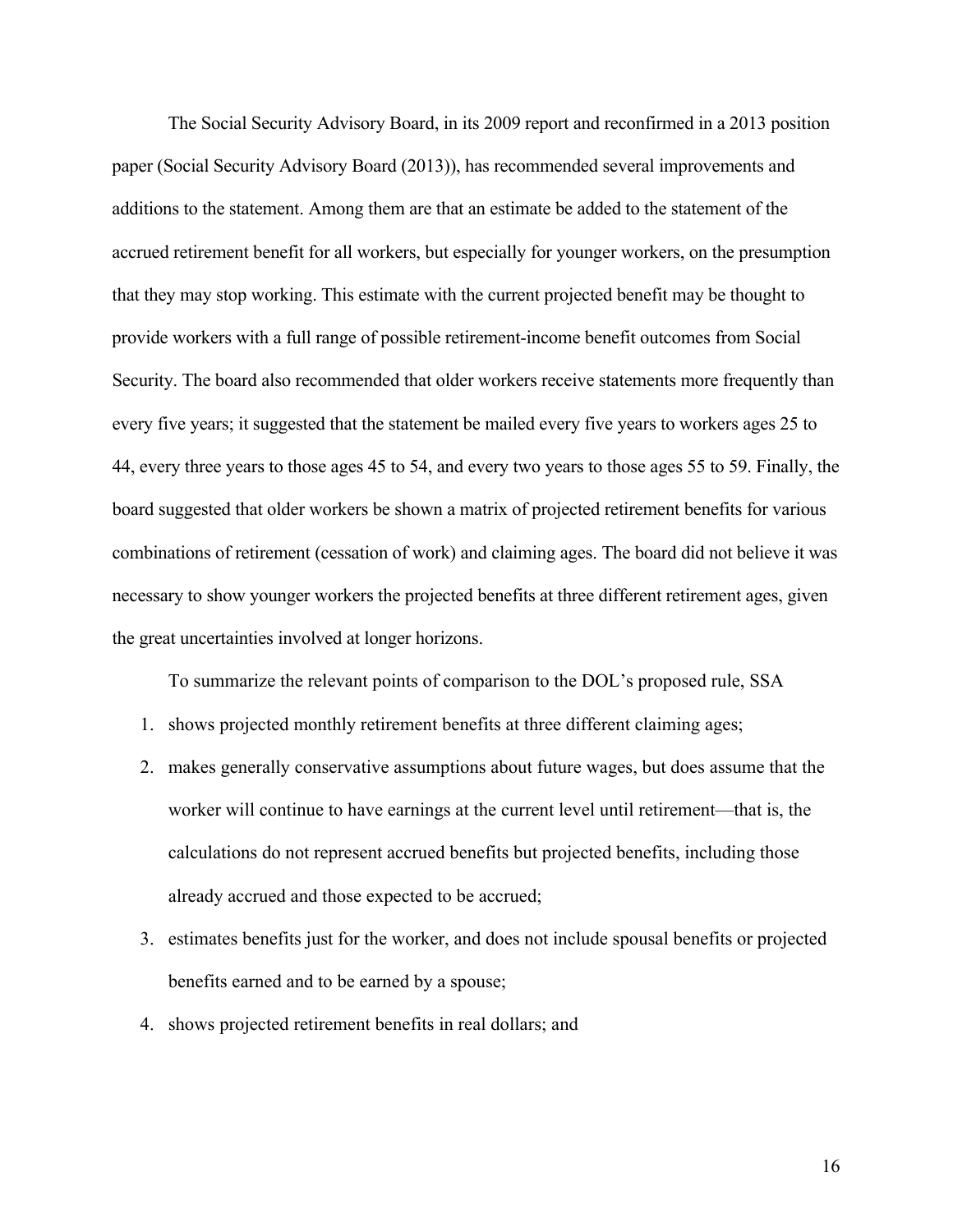5. provides the estimates every five years, according to reported agency plans, just before quinquennial birthdays.

#### **Conceptual Suggestions for Improvements in the DOL Proposal**

The following are my suggestions for improving the DOL proposal to be more consistent with the Social Security statement and current market practices, to improve public policy results, to heighten clarity and usability, and to reduce the burden on plan sponsors.

It is true that the market for inflation-indexed life annuities in the United States is small and likely more expensive in terms of a loading factor than the market for nominal annuities (see Finkelstein and Poterba (2004)), probably mainly because adverse selection is more severe with inflation-indexed annuities whose benefits increase with age. (A loading factor refers to the extra amount that an insurance company may charge for a product given extra expenses and costs beyond the basic charges.) Nevertheless, the conceptually correct approach for the DOL rule is to show current and projected income from an inflation-indexed immediate life annuity. This approach is consistent with how the Social Security statement presents retirement benefits. Moreover, according to survey evidence collected by Beshears et al. (2014), retirees prefer inflation indexing or even real increases in their annuity benefits to flat nominal payments. More importantly, this approach is internally consistent with the DOL rule in the accumulation phase, where balances are discounted for inflation. The retiree and the retiree's household should be concerned with what the account balance will produce to support spending (adjusted for cost of living) during a perhaps long-horizon retirement, which is best understood for planning purposes in current dollars.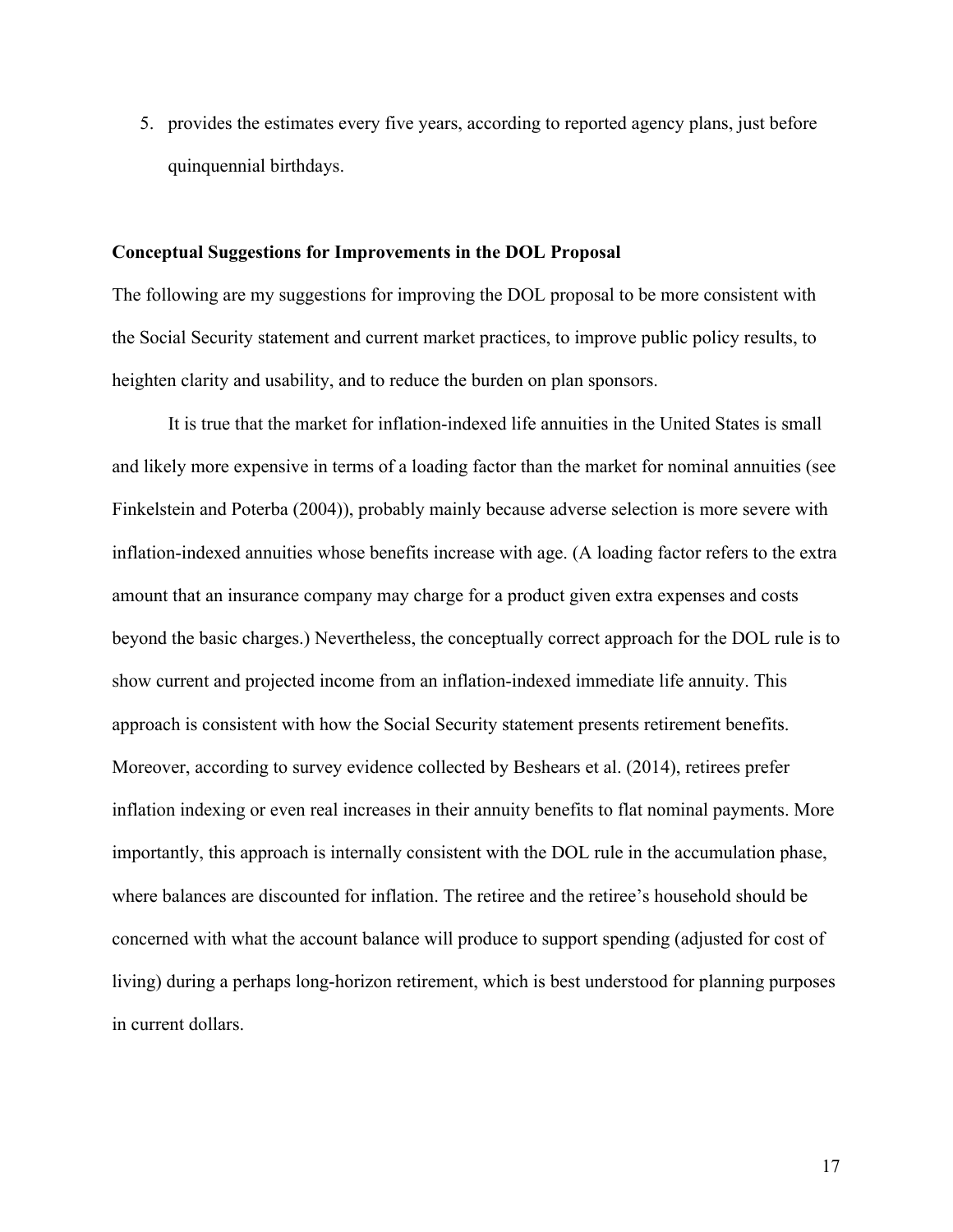It is easy for the DOL to change the safe harbor rule from using the 10-year Treasury rate to the 10-year Treasury Inflation-Protected Securities (TIPS) rate. TIPS trade in a liquid market, and therefore their rate accurately represents current market conditions and future inflation expectations. 5

Whether a load should be added to the calculation is a good question with countervailing considerations. On the one hand, an accurate representation of the actual expectations for the particular product being modeled is appropriate. On the other hand, few retirees will actually use an inflation-indexed life annuity. Rather, the DOL illustration is a logical framework for evaluating all sorts of retirement-income products and strategies, and while the inflation-indexed life annuity is the correct frame of reference to use, a load may not be necessary. I favor the use of a loading factor for an inflation-indexed life annuity, based on the first consideration.

As the next section shows, there is no doubt that an inflation-indexed annuity produces less initial income than a nominal annuity. Some might make the condescending argument that this apparent reduction will scare and disappoint workers who might, as a result, give up their contributions to the retirement account in despondency of ever achieving retirement security. But most workers would likely prefer to be knowledgeable and informed accurately than be fools in retirement paradise.

Some plan sponsors, but not all, will know whether their employees are married. According to general data from the Census Bureau, most workers are or will be married. Hence, it is appropriate to show both single life and joint annuity income rates, but not just for married workers. Rather, this standard should apply to all workers.

<u> 1989 - Johann Stein, markin film yn y breninn y breninn y breninn y breninn y breninn y breninn y breninn y b</u>

<sup>&</sup>lt;sup>5</sup> Because TIPS indexing is based on the consumer price index (CPI) and some people question whether the CPI accurately represents changes in the cost of living over time, whether too high or too low, this recommendation might be somewhat controversial. The DOL regulation, however, is the not place to solve this question, and certainly measurements using the CPI are subject to intense government effort and external scrutiny.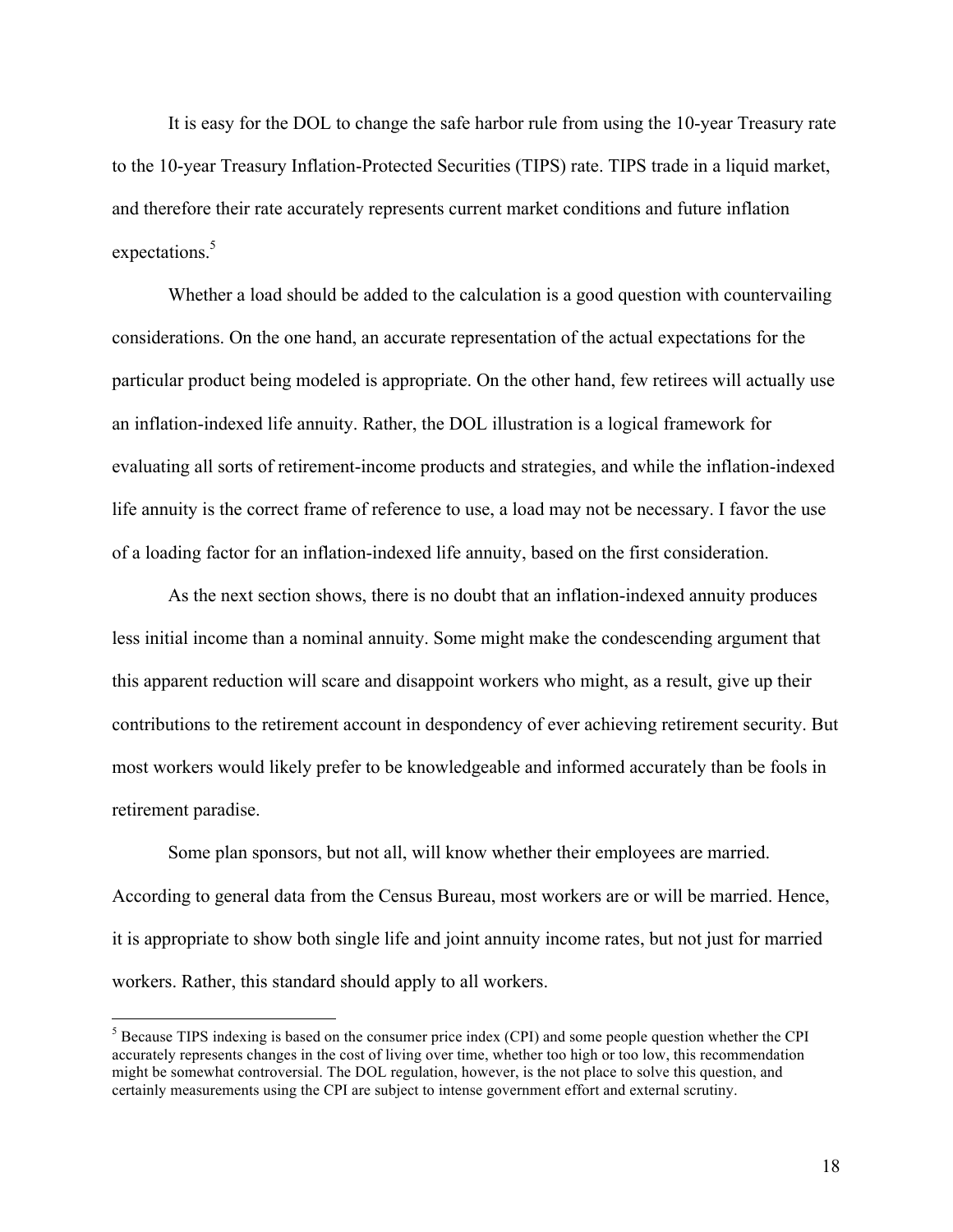As explained earlier, the joint annuity used by the DOL is a joint-and-50-percent contingent annuity. This type of annuity is not available in the commercial insurance market. Nor is it clear that it is the right illustration for public policy purposes: Why should the worker be assumed to have higher spending needs than a surviving spouse? Rather, the DOL should use a joint-and-67-percent-to-survivor life annuity. This type is available in the market (as indicated by the annuity data shown in table 4) and is consistent with the spousal benefit rules of Social Security and with general notions of scale economies in consumption for couples in contrast to singles. It also gives equal weight to both spouses' retirement spending needs.

In contrast to marital status, most employers do know their workers' gender. In the commercial annuity market, with the exception of Montana, life annuities are priced on a gender-distinct basis. In contrast, life annuities that are part of the investment menu or benefit provisions of the retirement plan are, by law, "priced" on a gender-neutral basis.<sup>6</sup> The DOL rule requires that the illustration use the plan's annuity rates if annuities are available, and therefore these rates will be gender neutral. But if there is no annuity in the plan, market reality would suggest that the DOL illustration be done on a gender-distinct basis, and not, as the proposal has it, on a gender-neutral basis. A gender-distinct illustration presumably would assume that the worker's survivor would be of the opposite gender, even though that is not universally true. Political and cultural sensitivities may account for the DOL's stance, but market and demographic realities should trump, so a gender-distinct basis should be used and opposite-gender couples assumed.

That being said, it probably is reasonable for the DOL to assume in its illustration that each spouse is the same age, despite the experience that the husband is, on average, three years

<u> 1989 - Johann Stein, markin film yn y breninn y breninn y breninn y breninn y breninn y breninn y breninn y b</u>

 $6$  Arizona Governing Comm. v. Norris, 463 U.S. 1073 (1983).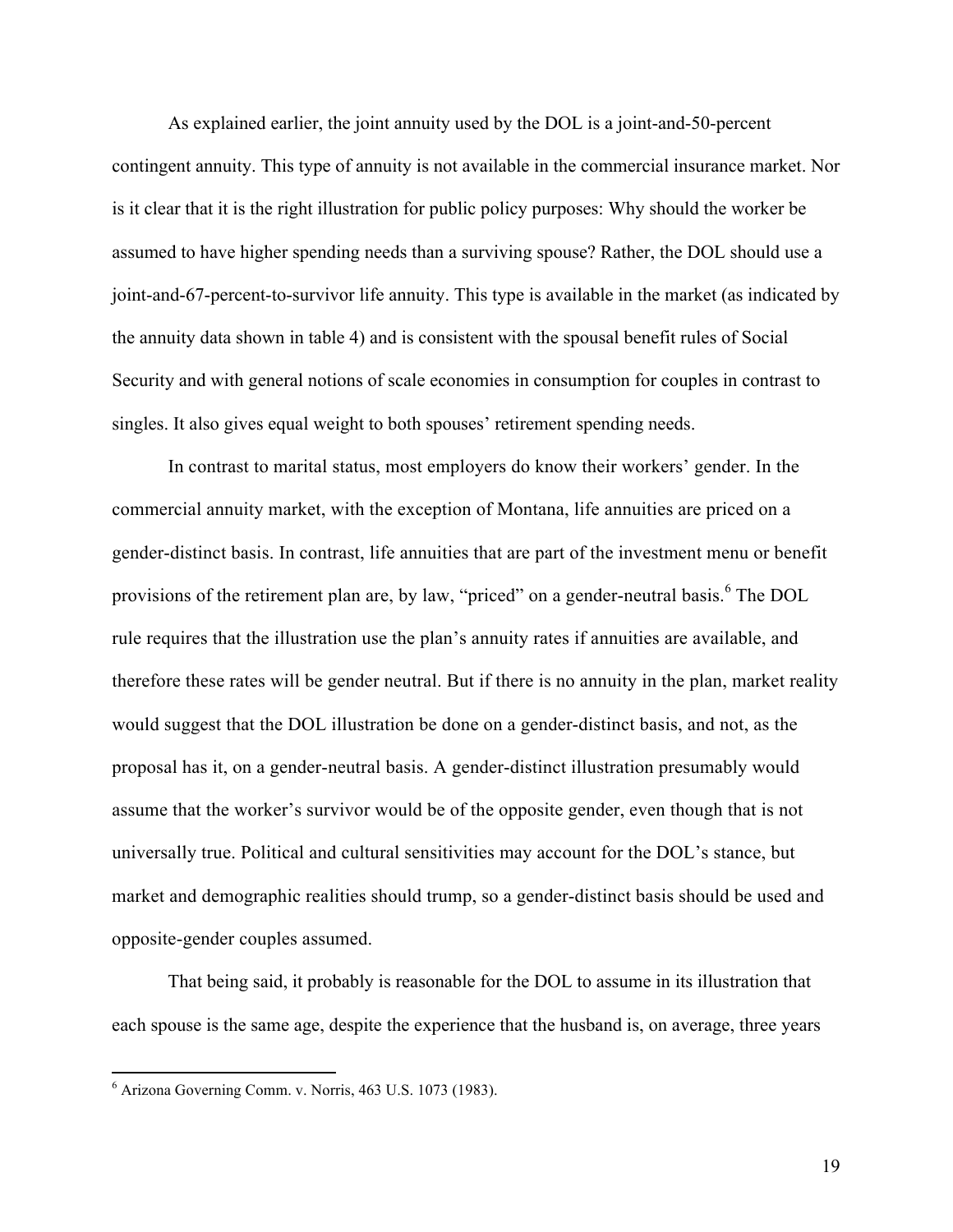older than his wife. Average experience covers up a wide range of situations; it is unreasonable for the DOL standard to reflect the range of experience fully in a simple illustration.

The DOL proposal, the Social Security statement, and most annuity quotes in the commercial market give monthly income. Yet it is rare for workers to have their earnings denominated in monthly terms; rather, most workers negotiate for and think of their compensation in terms of an annual salary or hourly wage. Similarly, income taxes are trued up on an annual basis, as are bonuses and commissions. Even the Social Security statement reports earnings on an annual basis. It is also consistent with the results for systematic withdrawal rules, a common method used by financial advisors to distribute retirees' assets, which are generally calculated on an annual basis. Therefore, I recommend that the DOL change its income illustration to be on an annual basis.

Finally, the DOL proposes that the income illustration be done with the same frequency as the statement of account balances, usually quarterly and sometimes monthly. One must ask whether this is too frequent for the statement's education purpose, particularly for younger workers. An annual illustration should be more than sufficient, even for older workers, and would not be subject to the sometimes frequent changes in illustrated annuity income resulting from the natural, but somewhat misleading and confusing, volatility of interest rates and annuity prices over shorter time periods. This annual frequency is also broadly consistent with the Social Security Advisory Board's 2009 recommendation to provide annual statements to workers older than 55 and less frequent statements to younger workers. This view assumes that the illustrations will be distributed directly to employees on a periodic basis in a formal way, by mail or email, and not just made passively available. Nothing should prevent the plan sponsor from making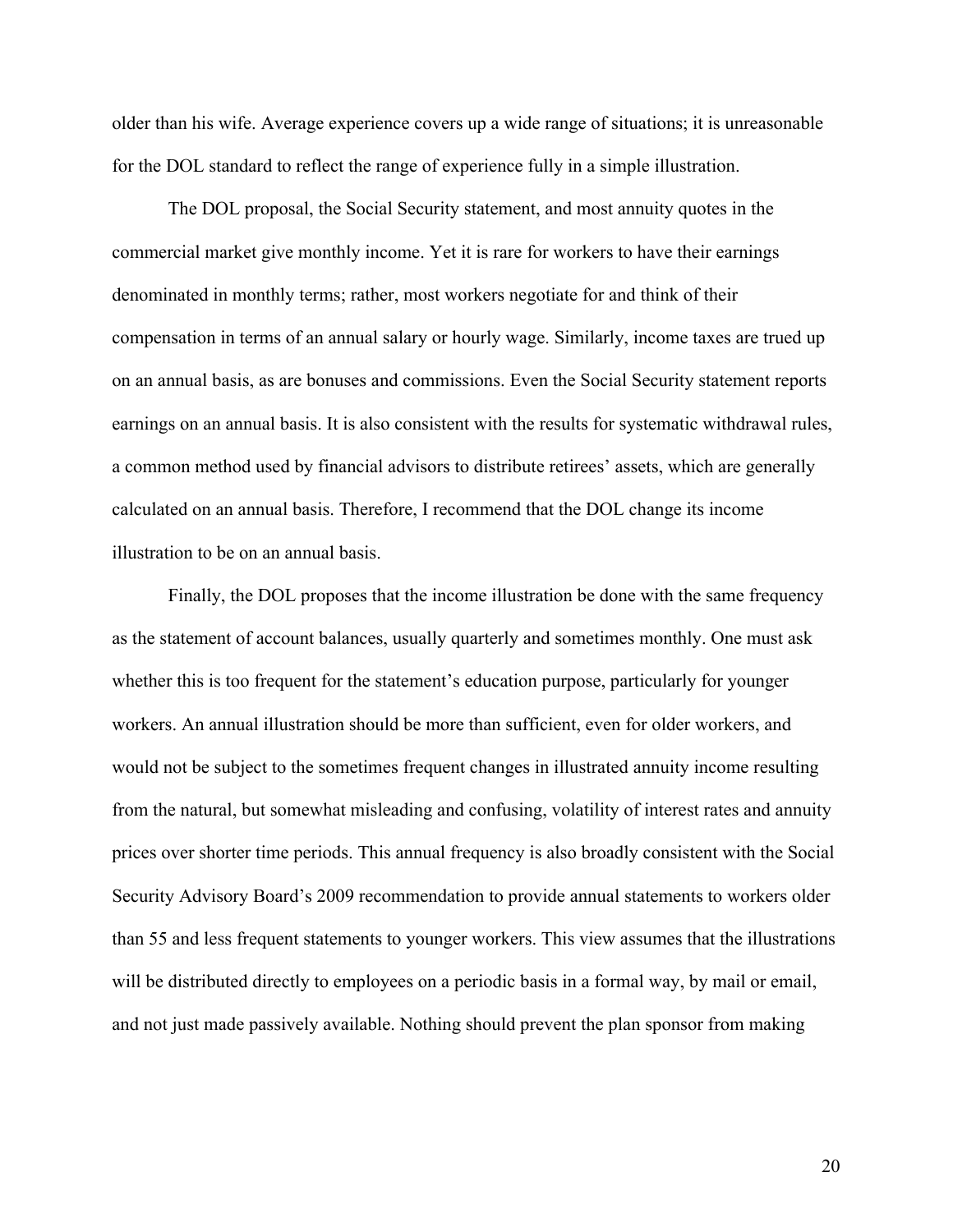available to participants a secure website that would show, on a personalized basis, more frequent updates of the income illustrations.

The DOL proposal to show both accrued and projected retirement benefits is also consistent with the Social Security Advisory Board's 2009 suggestions, if not with the current Social Security statement, and is reasonable. That being said, the 7 percent assumed investment return to project the account balance seems too high, as it assumes too much risk taken and is inconsistent with the investment profile underlying annuity pricing, which is less risky. Illustrating several retirement ages, while consistent with the Social Security statement, would probably burden the worker reading the retirement plan statement. Therefore, the DOL's proposal to use just the plan's normal retirement age is also reasonable in the interest of simplicity, especially for younger workers. The DOL might consider an allowance in its regulation for different illustration regimes by age of worker, whereby a more finely articulated, accurate, and specific model would be used for workers close to or past normal retirement age in order to accommodate specific planning for retirement income and evaluation of various income products and strategies.

Finally, many plan participants eventually aggregate their qualified retirement plan assets accumulated among several employers and roll them over into individual retirement accounts (IRAs), where DOL rules, which govern only plan sponsors, do not apply. Because these rollovers often occur at the point of retirement, it is a reasonable view that retirement-income illustrations should also be required of IRA record keepers, such as banks and mutual fund companies. The concept of the plan's normal retirement age would not apply to IRAs and therefore should be a universal age, such as the normal Social Security retirement age.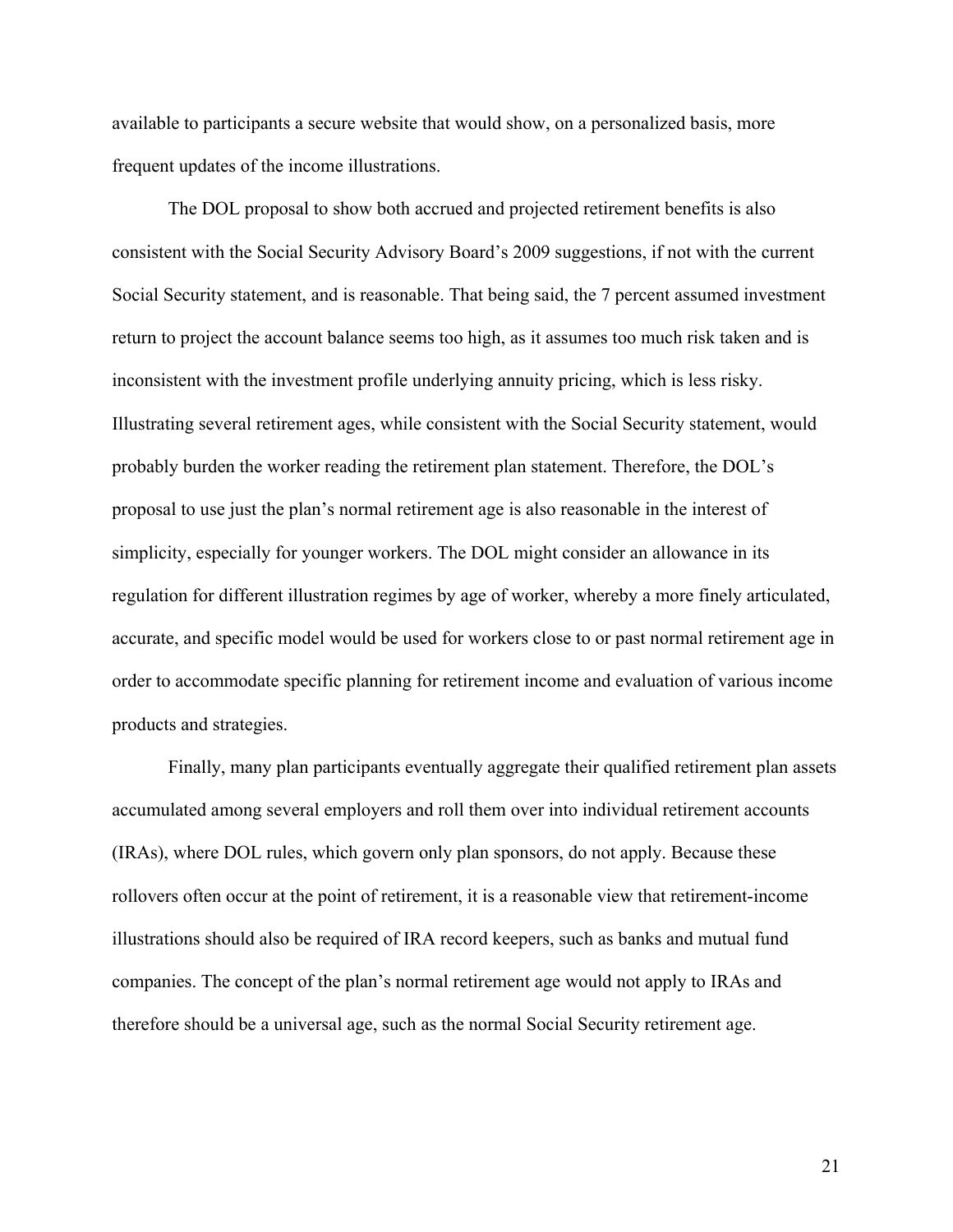#### **Empirical Analysis**

This section will first answer the DOL's question of whether a load is needed in its calculation of the nominal life annuity. Then it will examine the DOL illustration's behavior in a range of historical annual market conditions, to indicate the levels and variability of initial annual income to be expected. Then I will evaluate, feature by feature, the enhancements suggested earlier to improve the income illustration's relevance. I will focus on the implications of a change to an annuity factor using the inflation-indexed life annuity as the base, including whether a load is needed in that calculation.

I will first look at the monthly market data on lifetime guaranteed income from joint-and-50-percent-to-survivor fixed life annuities sold for \$100,000 to 65-year-old couples in Alabama from May 2005 through April 2014. The data source, CANNEX, an electronic insurance broker, gives fixed monthly incomes for life annuities sold by 9 to 19 large insurance companies in the United States. Figure 1 shows the average, maximum, and minimum fixed nominal monthly benefits from life annuities sold at the beginning of the month by these companies.

Before the financial crisis in 2008, monthly fixed income on newly issued \$100,000 immediate life annuities was about \$625–\$650 on average across companies. Although data availability then becomes somewhat sporadic for a couple of years (owing to programming problems at the vendor), indications are that income increased at the beginning of the crisis in late 2008, perhaps as insurance companies wanted to attract anxious investors and capture market share. Fixed lifetime incomes then began falling as long-term interest rates kept declining. By late fall 2012, average fixed lifetime monthly income was around \$500; more recently it has recovered to around \$550. The lowest and highest incomes quoted by insurance companies reported in the dataset generally follow the averages, albeit with some noise and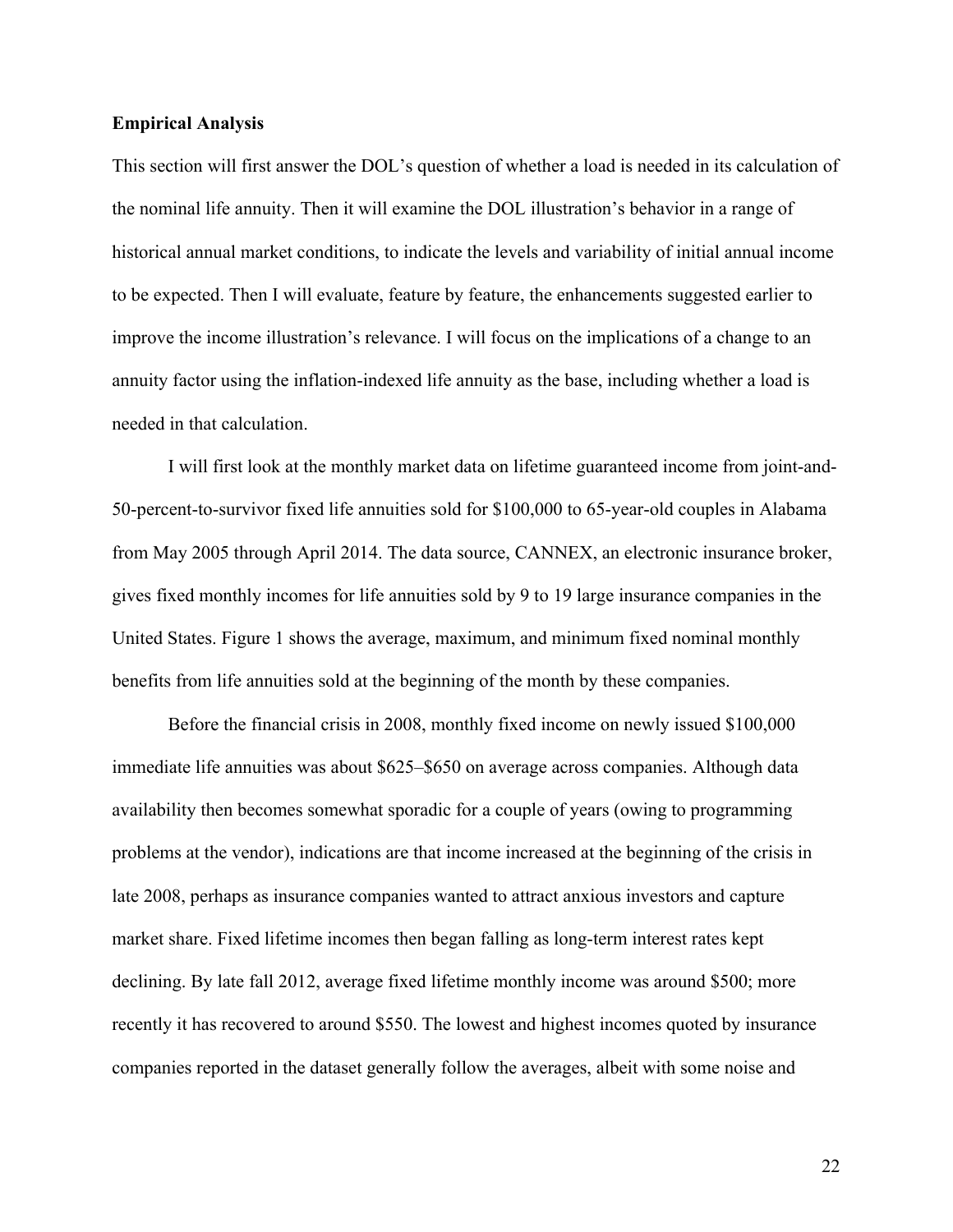occasional lags. Over the time period, the highest-income annuity gives 4.6 percent more than the average income annuity. This advantage may reflect the benefit of shopping around, other marketing considerations, or perhaps that a smaller or higher-risk issuer is trying to attract customers.

**Figure 1. Monthly Fixed Income from Life Annuities Issued to 65-Year-Old Alabama Couples, Commercial Market, 2005–2014**



Source: Author's calculations based on CANNEX monthly data for a joint-and-50-percent-to-survivor life annuity for 65-year-old couple.

I next summarize the average company monthly fixed nominal lifetime income on various immediate annuities issued monthly, averaged over the 2005–2014 period. As table 2 shows, women get about 93 percent of the income men get, for the same premium payment and beginning age, because women live significantly longer than men. Income from a joint-and-50 percent-to-survivor annuity is about midway between the male and female income levels—about equivalent to a gender-neutral pricing basis. Those who retire early at age 60 get about 90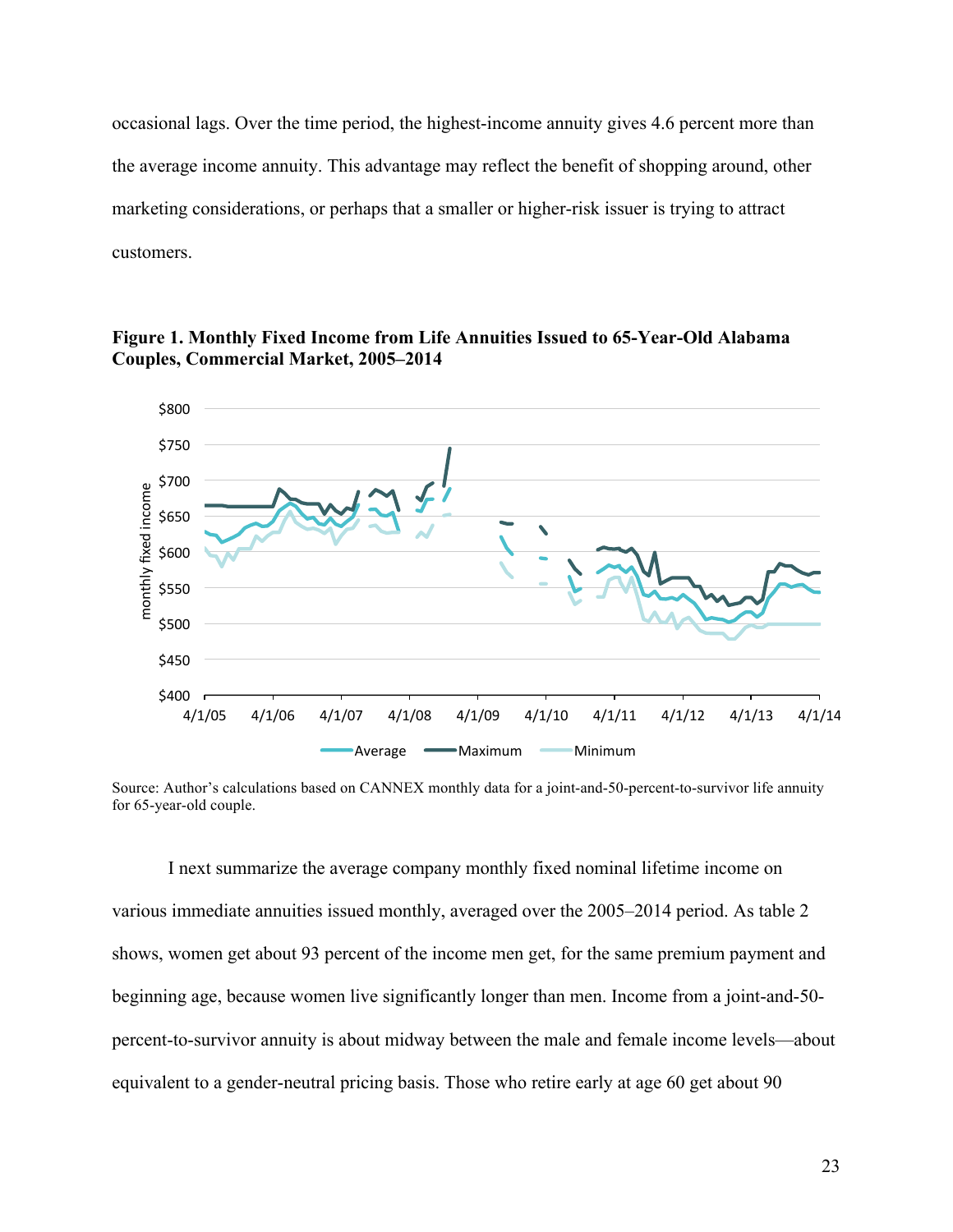percent of the fixed level of income received by those who begin payouts at age 65, again because of the longer expected payout period. Those who start at age 70 get about 114 percent of the fixed income that those who start at 65 receive.

| Table 2. Average Issuer Company Monthly Fixed Nominal Lifetime Income from Various |  |
|------------------------------------------------------------------------------------|--|
| Single-Premium Immediate Annuities, Monthly Issues Averaged over 2005–2014         |  |

| Beginning age    | Single life |          | Joint & 50% to survivor |                          |  |
|------------------|-------------|----------|-------------------------|--------------------------|--|
|                  | Male        | Female   |                         | Joint & 100% to survivor |  |
| 65               | \$615.87    | \$573.81 | \$581.22                | \$502.32                 |  |
| 60               | 542.17      | 512.07   | 524.02                  |                          |  |
| 70               | 691.54      | 636.61   | 661.54                  |                          |  |
| 65, \$250,000 SP | 1,509.00    | 1,408.28 | 1,453.68                |                          |  |

Source: Author's calculations based on CANNEX monthly data. Unless otherwise stated, the single premium is \$100,000 and the life annuity is straight. SP means single premium.

There are no apparent amount (volume) discounts in annuity purchases because the income per dollar premium paid is almost identical for \$100,000 and \$250,000 single-premium life annuities. Finally, getting a joint-and-100-percent-to-survivor annuity significantly reduces the fixed nominal lifetime income received for the same beginning age owing to the longer expected payout period for two lives at the same income level. These results are expected to hold universally across time and across issuers owing to the actuarial mathematics of the pricing problem. Because there are usually economies of scale in living expenses (housing, for example), it may not be necessary for the couple to reduce their income by buying such an expensive life annuity.

Now I will compare the results from the model of annuity income, consistent with the safe harbor DOL methodology using mandated mortality tables and interest rates, with market quotes. I convert the market quotes from monthly to annual income to be consistent with my earlier recommendation that an annual reporting basis is best. The conversion is done by a standard actuarial formula. Because joint and contingent annuities are not available in the commercial market, I use the general DOL approach to price the joint and survivor annuity on a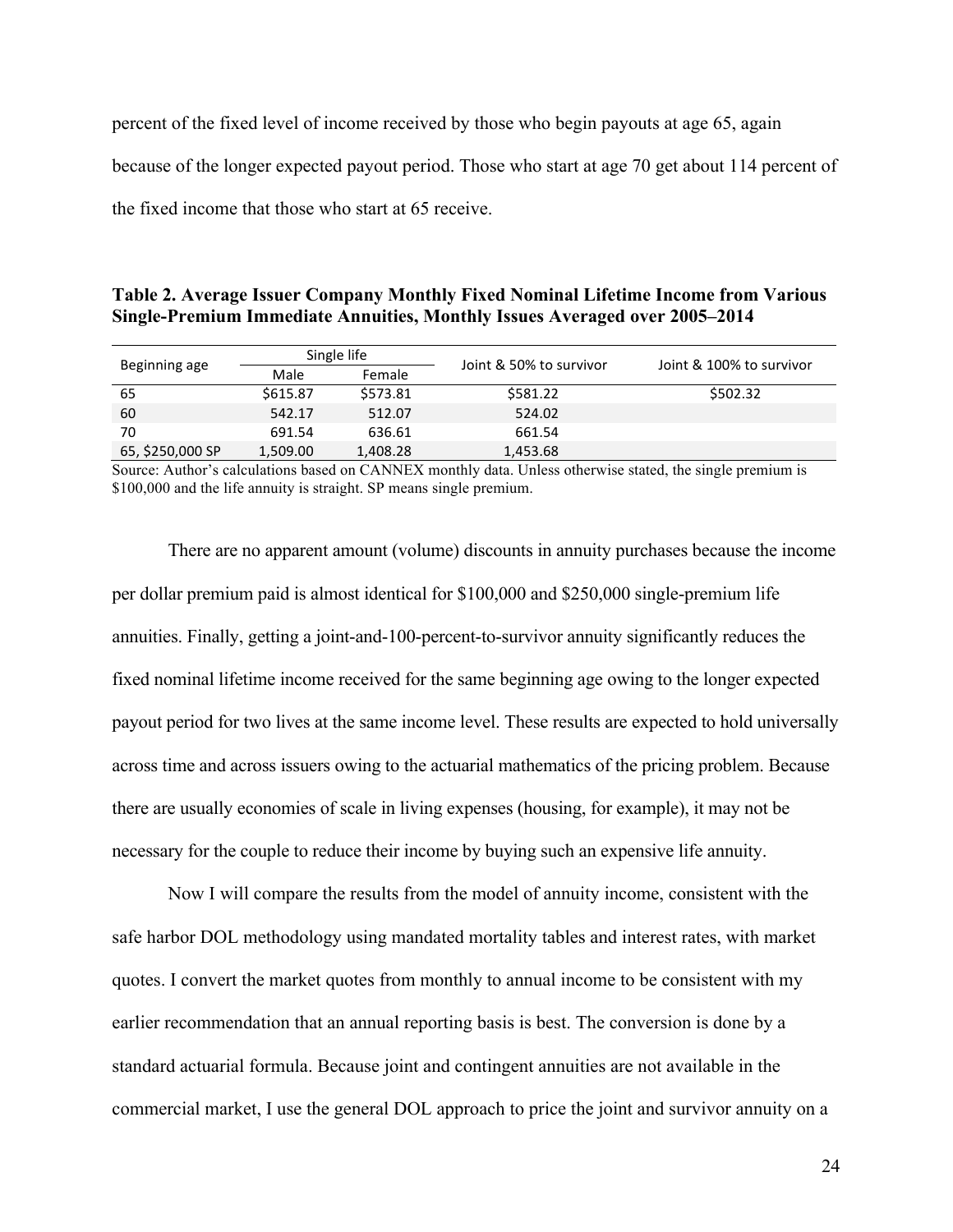gender-neutral basis. The DOL-consistent model for annuity income is run based on experience and conditions through the beginning of the year, generally around January 15, so for the annuity incomes, I compare February 1 market quotes, as table 3 shows.

| Table 3. Comparing Department of Labor–Consistent Model and Actual Market Annuity       |
|-----------------------------------------------------------------------------------------|
| Pricing for \$100,000 Purchases in 2005–2013 of a Joint-and-50-Percent-to-Survivor Life |
| <b>Annuity for a Couple Age 65</b>                                                      |

|                   | Annual life annuity benefit (nominal) |                               |                       |
|-------------------|---------------------------------------|-------------------------------|-----------------------|
| February 1, year  | Model <sup>(a)</sup>                  | Market average <sup>(b)</sup> | Market-to-model ratio |
| 2005              | \$7,435                               | \$7,240                       | 0.97                  |
| 2006              | 7,566                                 | 7,318                         | 0.97                  |
| 2007              | 7,788                                 | 7,450                         | 0.96                  |
| 2008              | 7,126                                 | 7,251                         | 1.02                  |
| 2009              | 6,355                                 | 7,484                         | 1.18                  |
| 2010              | 7,119                                 | 6,830                         | 0.96                  |
| 2011              | 6,902                                 | 6,663                         | 0.97                  |
| 2012              | 6,017                                 | 6,215                         | 1.03                  |
| 2013              | 5,980                                 | 5,935                         | 0.99                  |
| 2005-2013 average |                                       |                               | 1.01                  |

Sources: DOL-consistent model, author's calculations; market model, adjusted CANNEX monthly data.

(a) Based on 2013 IRS projected annuitant mortality table and historical yields on 10-year Treasury bonds (constant maturity).

(b) 2005 observation is for April 1. Market average is based on contemporaneous quotes of 9 to 19 large US insurance companies. Monthly benefits quoted are converted to annual by actuarial formula:  $A = (12 \times M)/$  $(1 + ((6.5 \times M) / 100000))$ .

In general, the DOL-consistent model estimate and market average fixed lifetime

incomes are quite close, with the average market quote just above, or, more often, just below the model. During the unsettled conditions of the financial crisis, however, the market was more substantially above the model results. Over the entire 2005–2013 period, the market adjustment factor is 1.01. This is close enough to 1.00, and the DOL-consistent annuity model seems to work fairly well in most market conditions, so I can confidently advise the DOL that it does not need to add a load in its nominal annuity income calculations.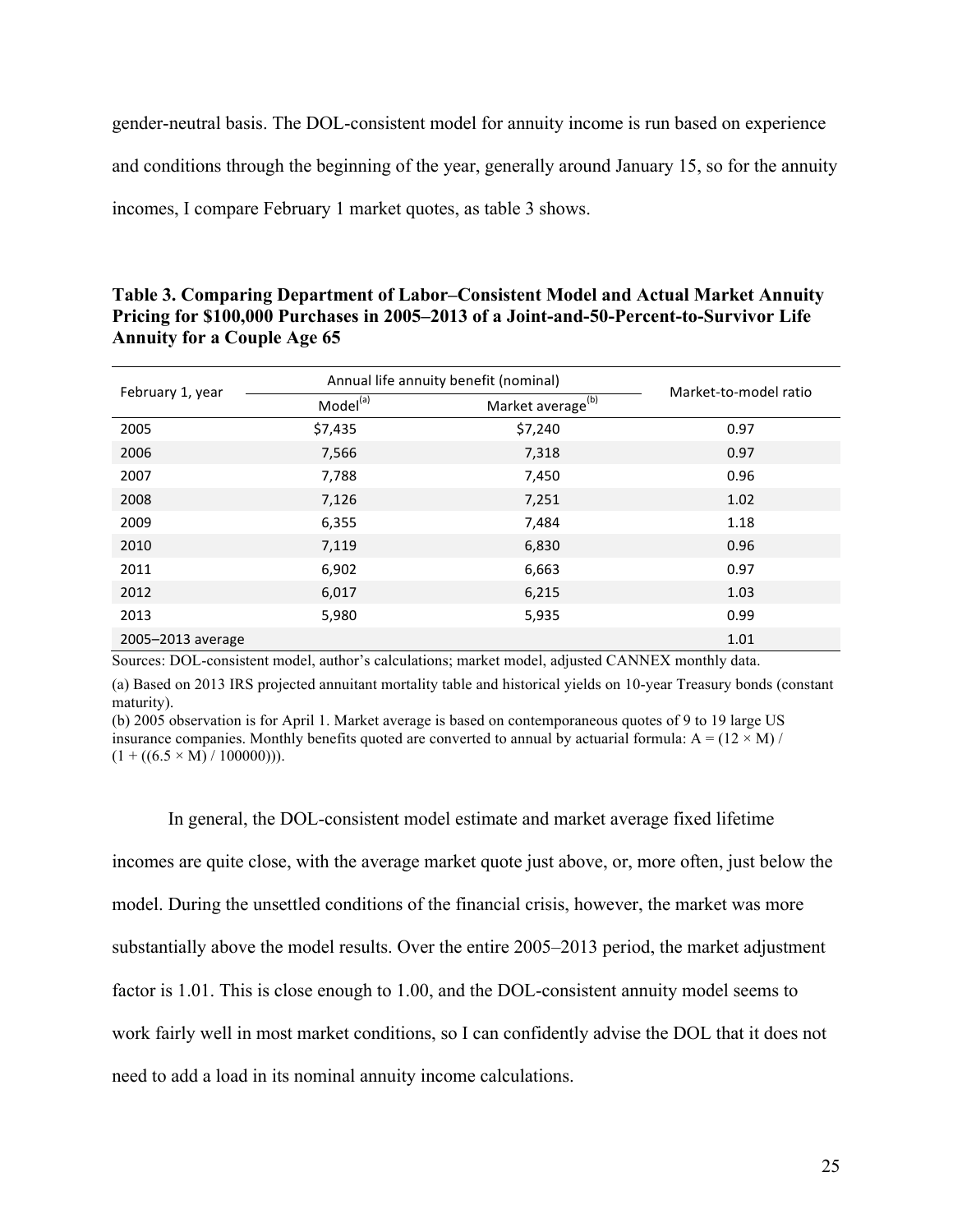Now I will examine the DOL illustration using historical annual data from 1919 through 2013. I model a joint-and-50-percent contingent annuity, exactly as proposed by the DOL, as well as a joint-and-67-percent contingent and a joint-and-100-percent contingent annuity. Using percentiles, I show the range of fixed nominal annual incomes for three different normal retirement ages—65, 62, and 67—that will be illustrated based on the historical changes in the rates on 10-year constant maturity Treasury bonds. Mortality expectations are fixed at current rates and are based on the current mortality table contained in the DOL proposal (see table 4).

As the top panel shows, a \$100,000 account balance will be expected to generate, on average, about \$6,900 in annual income for a 65-year-old gender-neutral retiree. A joint-and-50 percent contingent annuity will be illustrated to produce about \$6,400 in annual income for a 65 year-old couple. The range of historical experience (that is, from the 10th percentile to the 90th) is from about \$6,000 to \$8,000 in annual income for a single life annuity given to the 65-yearold. This range does not seem too volatile, and therefore the DOL can feel confident that the illustrations, at least if done annually, will be fairly stable.

The next two panels in table 4 show two other retirement ages: 62, a sometimes-used normal retirement age for plans given to professionals, and 67, the soon-to-be normal retirement age for Social Security. Although it probably is best to use the plan's own normal retirement age, which is, after all, the employer's design and expectation for its workers, a decent case could be made that retirement-income illustrations should be uniformly consistent with the national retirement program, Social Security, and use age 67. Looking just at the means of historical experience for the annual fixed income produced by a single life annuity, according the DOL standard, a retirement age of 67 shows an average of about \$7,300 annual income, \$400 more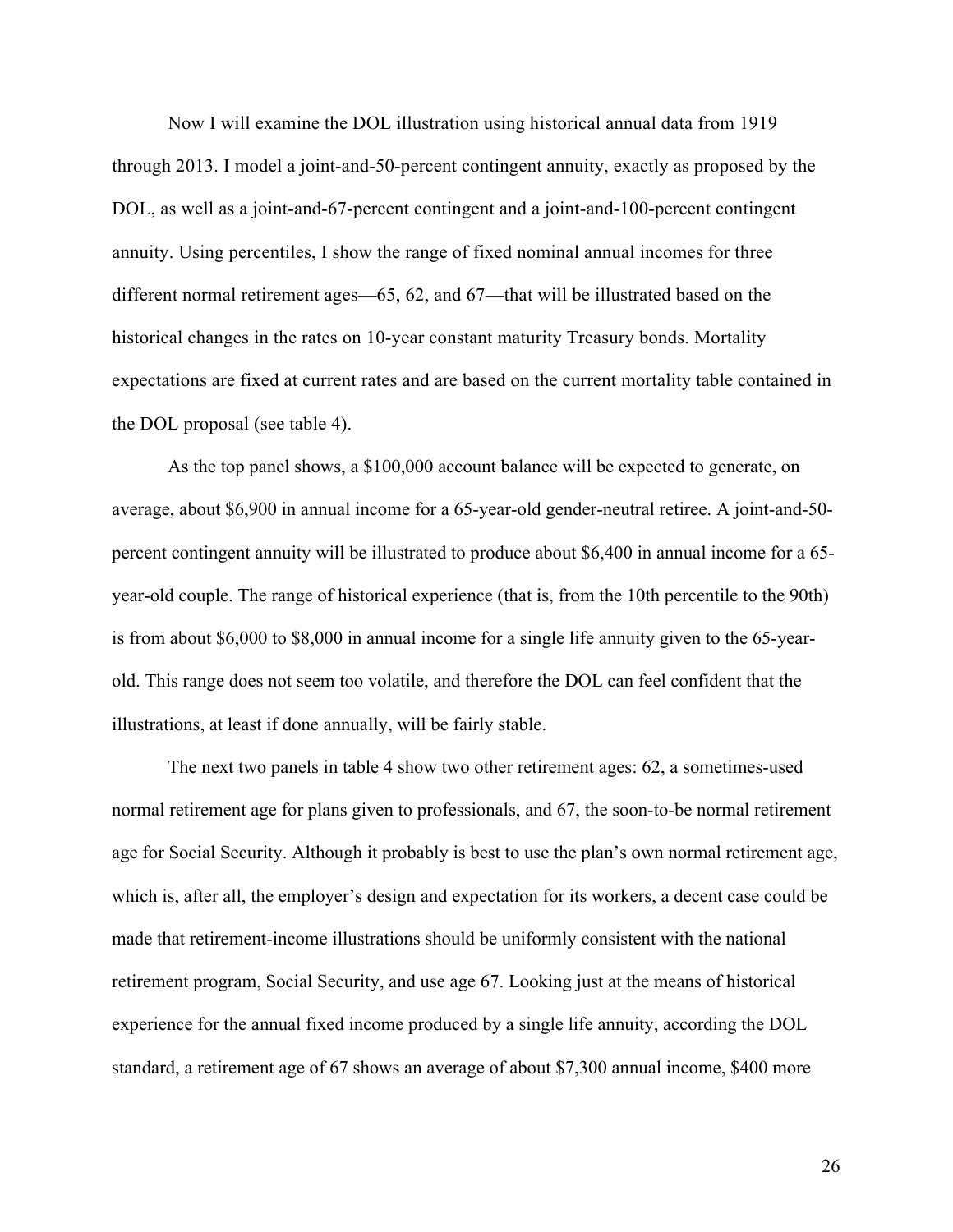than income with retirement at age 65, whereas a younger retirement age of 62 illustrates a lower

average retirement income, \$6,400, or \$500 less than at age 65.

| Percentile      |         |         | Normal retirement at age 65                   |          |  |
|-----------------|---------|---------|-----------------------------------------------|----------|--|
|                 | S/L     | 50% J&C | 66.67% J&C                                    | 100% J&C |  |
| Mean            | \$6,935 | \$6,372 | \$6,204                                       | \$5,894  |  |
| 10th percentile | 6,094   | 5,547   | 5,386                                         | 5,089    |  |
| 25th percentile | 6,368   | 5,800   | 5,632                                         | 5,325    |  |
| Median          | 6,944   | 6,365   | 6,193                                         | 5,876    |  |
| 75th percentile | 7,377   | 6,796   | 6,626                                         | 6,309    |  |
| 90th percentile | 8,101   | 7,527   | 7,353                                         | 7,029    |  |
|                 |         |         | Retirement at age 62 (early Social Security)  |          |  |
|                 | S/L     | 50% J&C | 66.67% J&C                                    | 100% J&C |  |
| Mean            | \$6,407 | \$5,937 | \$5,795                                       | \$5,531  |  |
| 10th percentile | 5,562   | 5,102   | 4,965                                         | 4,713    |  |
| 25th percentile | 5,817   | 5,341   | 5,199                                         | 4,937    |  |
| Median          | 6,398   | 5,913   | 5,767                                         | 5,497    |  |
| 75th percentile | 6,843   | 6,368   | 6,224                                         | 5,956    |  |
| 90th percentile | 7,591   | 7,114   | 6,969                                         | 6,694    |  |
|                 |         |         | Retirement at age 67 (normal Social Security) |          |  |
|                 | S/L     | 50% J&C | 66.67% J&C                                    | 100% J&C |  |
| Mean            | \$7,346 | \$6,712 | \$6,524                                       | \$6,179  |  |
| 10th percentile | 6,505   | 5,892   | 5,713                                         | 5,383    |  |
| 25th percentile | 6,795   | 6,157   | 5,970                                         | 5,628    |  |
| Median          | 7,366   | 6,718   | 6,526                                         | 6,172    |  |
| 75th percentile | 7,803   | 7,140   | 6,943                                         | 6,588    |  |
| 90th percentile | 8,498   | 7,851   | 7,657                                         | 7,295    |  |

| Table 4. DOL Immediate Life Annuity, Summary Statistics for Fixed           |
|-----------------------------------------------------------------------------|
| <b>Annual Income, Based on Range of Annual Historical Experience, 1919–</b> |
| 2013, Single Life and Joint-and-Contingent, Gender-Neutral Basis            |

Source: Author's calculations.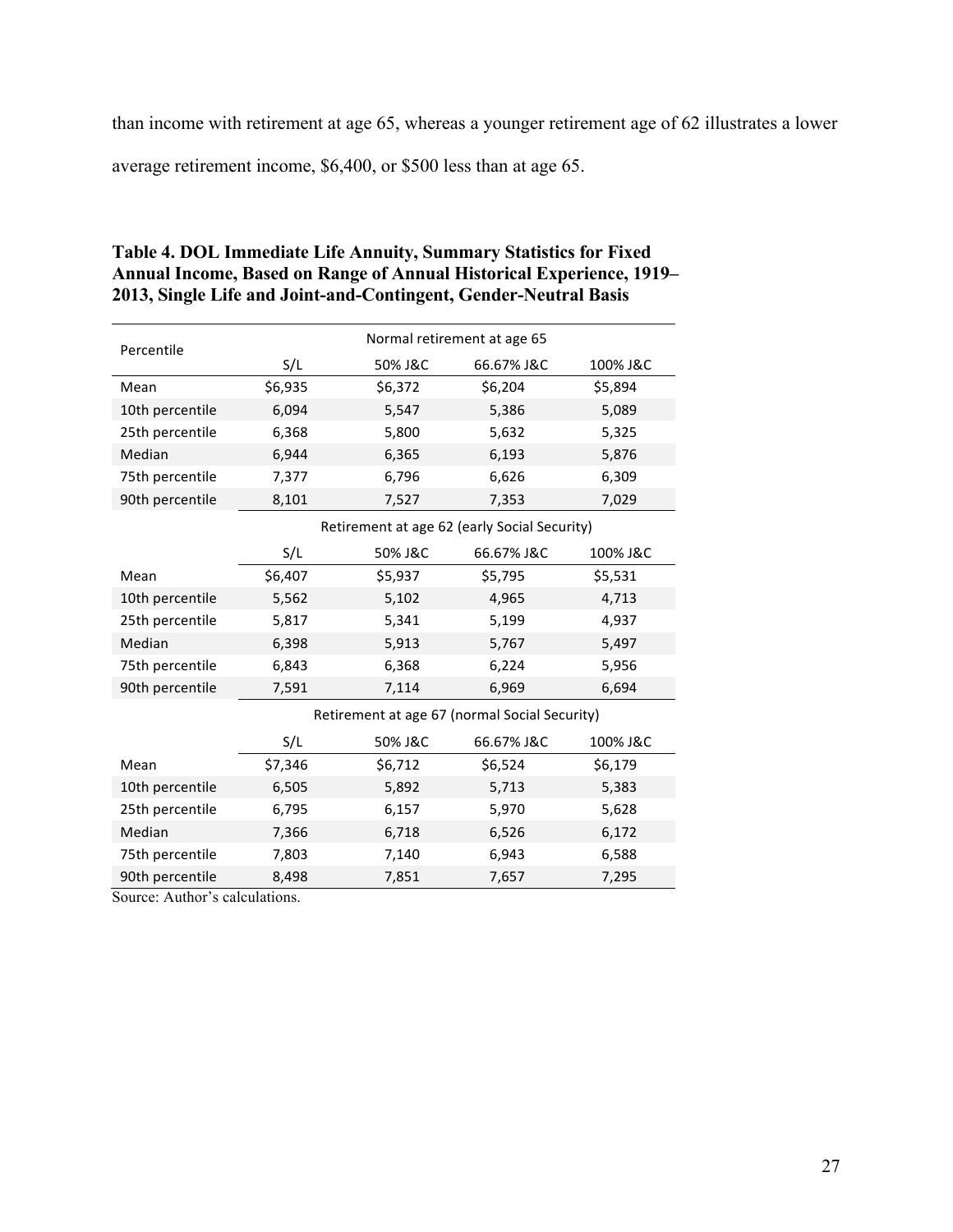Table 5 shows the annual fixed nominal income from joint and survivor (rather than joint and contingent) life annuities issued to 65-year-olds, with various percentages paid to the survivor, still on a gender-neutral basis.

| Percentile      | S/L     | 50% J&S | 66.67% J&S | 100% J&S |
|-----------------|---------|---------|------------|----------|
| Mean            | \$6,935 | \$6,935 | \$6,549    | \$5,894  |
| 10th percentile | 6,094   | 6,094   | 5,719      | 5,089    |
| 25th percentile | 6,368   | 6,368   | 5,978      | 5,325    |
| Median          | 6,944   | 6,944   | 6,547      | 5,876    |
| 75th percentile | 7,377   | 7.377   | 6,976      | 6,309    |
| 90th percentile | 8,101   | 8,101   | 7,709      | 7,029    |

**Table 5. DOL Immediate Life Annuity, Normal Retirement at Age 65, Single Life and Joint-and-Survivor, Gender-Neutral Basis**

Source: Author's calculations.

On a gender-neutral basis, a single life annuity and joint-and-50-percent-to-survivor life annuity provide the same annual income. This result is logical because this type of joint annuity is equivalent to two half-value single life annuities. But a 50-percent-to-survivor life annuity, for most individuals, would represent too severe a cut in income upon the death of a spouse, even considering economies of scale in consumption. Rather, a joint-and-67-percent-to-survivor life annuity is a more reasonable approach, and indeed, the annual income it produces when both spouses are alive is roughly equivalent to, but consistently higher across experience outcomes than, the joint-and-50-percent contingent life annuity proposed by the DOL. The joint-and-100 percent contingent annuity and the joint-and-100-percent-to-survivor annuity provide the same income for the same premium, as expected, as shown respectively in the last columns of tables 4 (top panel) and 5.

When calculated on a gender-distinct basis, as available in the market and therefore appropriate for the DOL standard, the annual income to male retired workers will be higher than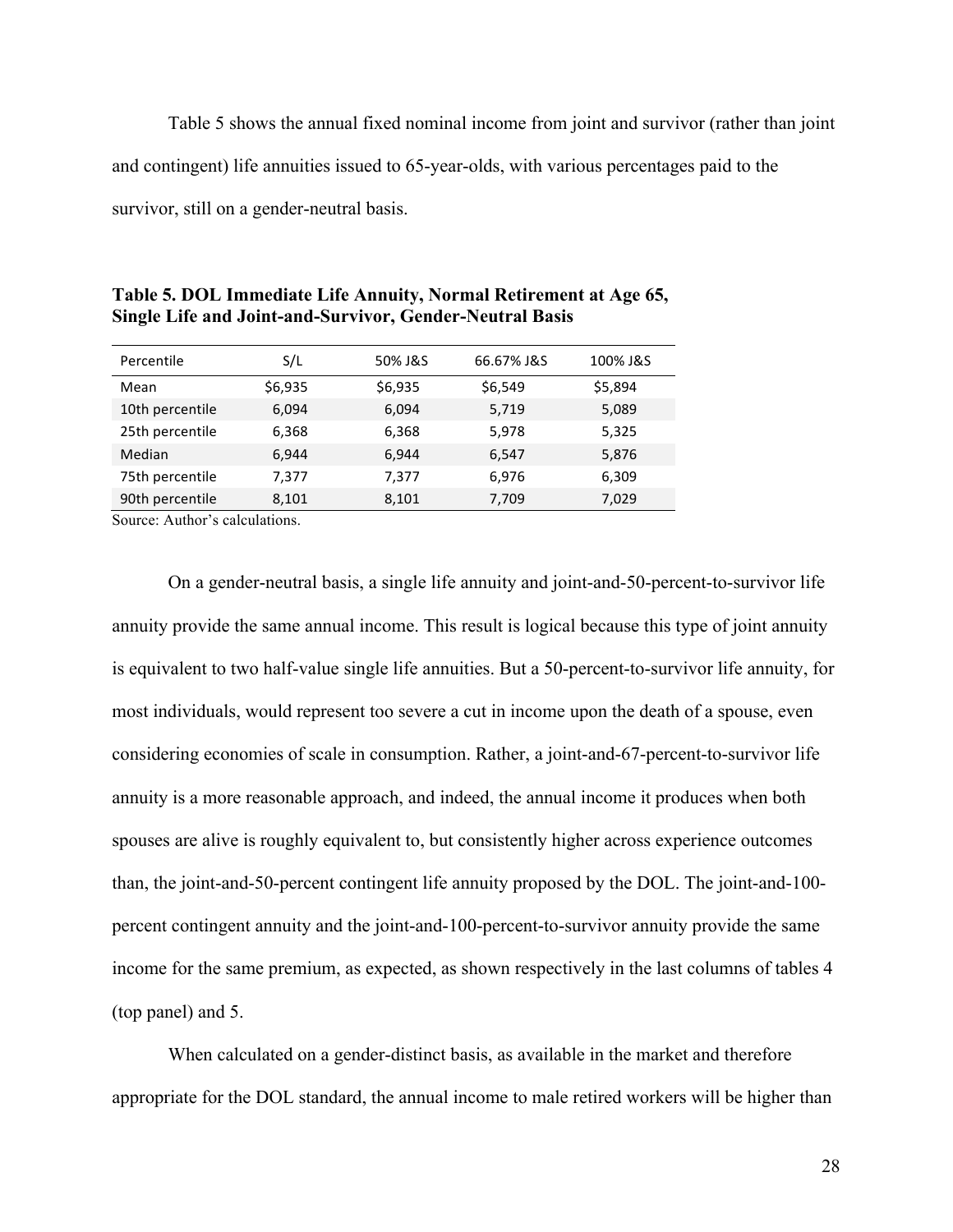the annual income on a gender-neutral basis, and certainly than the annual income to female workers, because of men's lower life expectancy. This is evident in the table 6, where the upper panel shows a male retired worker and the lower panel shows a female retired worker, each with surviving spouses of the opposite gender and identical age at retirement. At the mean, a single man gets about \$400 more in annual income than a single woman. As is logical, the joint and survivor annuities give nearly identical annual incomes, whether on a gender-neutral or genderdistinct basis (compare the last column in tables 5 and 6).

|                 | Normal retirement at age 65           |         |            |          |  |
|-----------------|---------------------------------------|---------|------------|----------|--|
| Percentile      | male worker, opposite-gender spouse   |         |            |          |  |
|                 | S/L                                   | 50% J&S | 66.67% J&S | 100% J&S |  |
| Mean            | \$7,115                               | \$6,919 | \$6,530    | \$5,871  |  |
| 10th percentile | 6,281                                 | 6,076   | 5,697      | 5,064    |  |
| 25th percentile | 6,562                                 | 6,349   | 5,956      | 5,299    |  |
| Median          | 7,132                                 | 6,928   | 6,527      | 5,851    |  |
| 75th percentile | 7,563                                 | 7,361   | 6,959      | 6,287    |  |
| 90th percentile | 8,266                                 | 8,088   | 7,694      | 7,010    |  |
|                 | Normal retirement at age 65           |         |            |          |  |
|                 | female worker, opposite-gender spouse |         |            |          |  |
|                 | S/L                                   | 50% J&S | 66.67% J&S | 100% J&S |  |
| Mean            | \$6,734                               | \$6,919 | \$6,530    | \$5,871  |  |
| 10th percentile | 5,884                                 | 6,076   | 5,697      | 5,064    |  |
| 25th percentile | 6,150                                 | 6,349   | 5,956      | 5,299    |  |
| Median          | 6,734                                 | 6,928   | 6,527      | 5,851    |  |
| 75th percentile | 7,171                                 | 7,361   | 6,959      | 6,287    |  |
| 90th percentile | 7,917                                 | 8,088   | 7,694      | 7,010    |  |

**Table 6. DOL Immediate Life Annuities**

Source: Author's calculations.

I next examine the most important suggested change to the DOL illustration: moving from a nominal fixed life annuity to an inflation-indexed life annuity. For now, I will set the insurance load to zero; I investigate later whether, and if so how large, a load will be needed by comparing DOL-consistent model results and market prices. Because inflation-indexed bond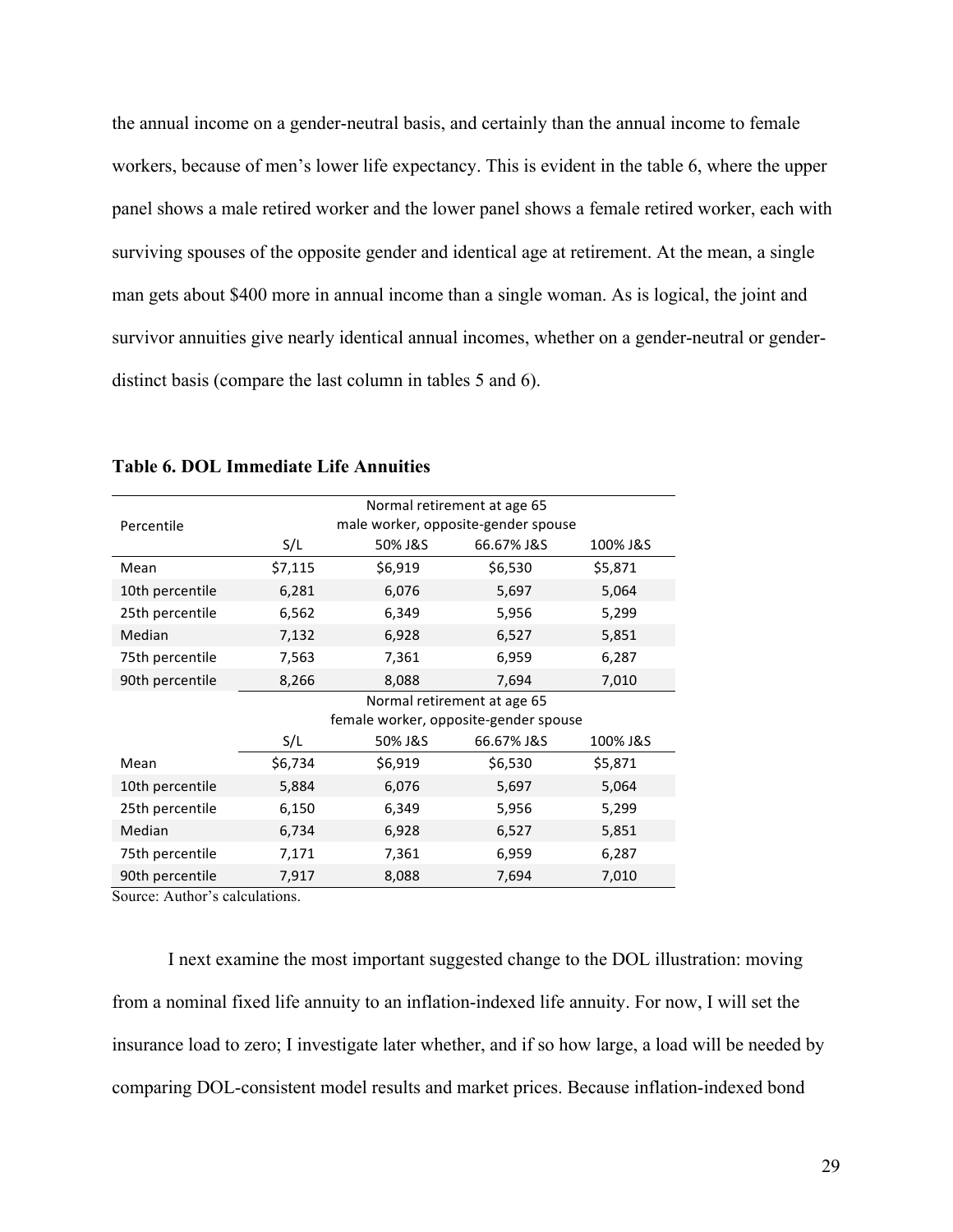interest rates were not available until the advent of consistent issuance of TIPS in the mid-2000s, I estimate the relationship between daily yields on nominal 10-year Treasury and TIPS bonds for nearly the last 10 years (using a simple regression from January 3, 2005, through June 9, 2014) and apply that relationship to the historical Treasury yield record to approximate what yields on TIPS bonds would have been from 1919 forward. The regression is as follows:

TIPS yield =  $-1.8 + 0.88 \times$  nominal Treasury yield,

with the coefficients highly significant.

A simple interpretation of the regression is that the expected inflation rate for this period was 1.8 percent, and that there was a bit more stability in the TIPS yield than in the Treasury yield. The *R*-squared for this regression is 0.84, a good result indicating a tight fit, and the difference between actual and regressed is generally small, except during the depth of the global financial crisis in late 2008. At that time, the yield on TIPS was unusually high, in relative terms, or the yield on the nominal Treasury bond was unusually low. As mentioned earlier, it is necessary to estimate the TIPS yields in order to do long-range historical simulations of the inflation-indexed annuity prices. Admittedly, this procedure is not as "tight" as the earlier simulations, but it should give an unbiased estimate.

Using the resulting estimates of historical TIPS yields, I calculate the historical range of annual incomes produced by an inflation-indexed life annuity, on a gender-distinct basis, as table 7 shows. The initial level of income is about 20 percent lower for the inflation-indexed annuity than for the nominal fixed annuity, but the income from the inflation-indexed annuity will increase at the same rate as general price inflation. Moreover, as already inferred, the volatility of outcomes, even initially, is somewhat lower with the inflation-indexed annuity, at a range of about \$1,500 from the 10th to 90th percentiles, compared with about \$2,000 for the nominal annuity.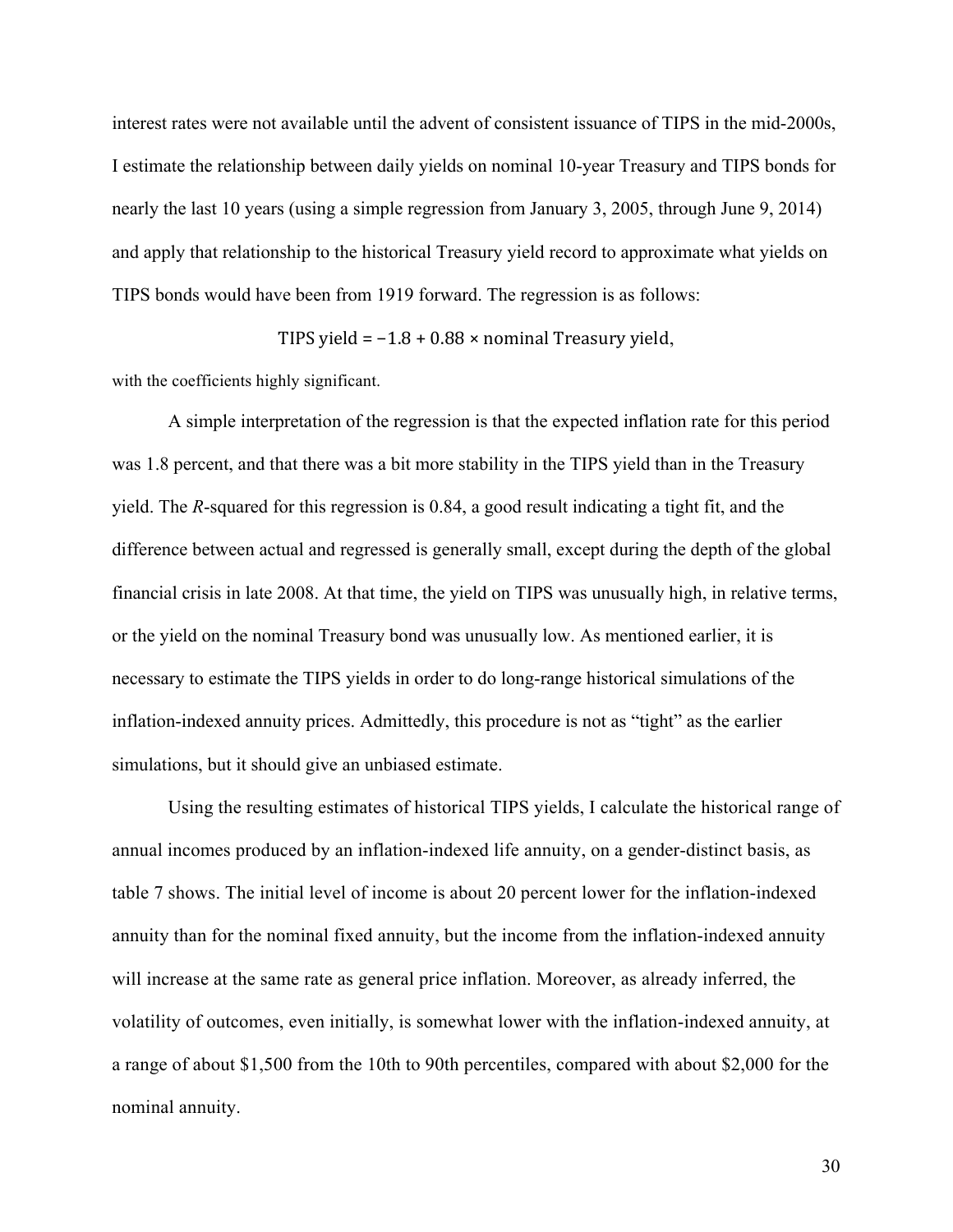| Percentile      | S/L     | 50% J&S | 66.67% J&S | 100% J&S |
|-----------------|---------|---------|------------|----------|
| Mean            | \$5,872 | \$5,656 | \$5,281    | \$4,662  |
| 10th percentile | 5,205   | 4,983   | 4.620      | 4,033    |
| 25th percentile | 5,319   | 5,099   | 4,733      | 4,140    |
| Median          | 5,715   | 5,497   | 5,123      | 4,509    |
| 75th percentile | 6,189   | 5,977   | 5,593      | 4,957    |
| 90th percentile | 6,788   | 6,583   | 6,190      | 5,531    |

## **Table 7. DOL Immediate Inflation-Indexed Life Annuity, Normal Retirement at Age 65, Male Worker, Opposite-Gender Spouse**

Source: Author's calculations.

Finally, I evaluate whether an insurance load is needed in the DOL-mandated assumptions for an improved DOL illustration of the inflation-indexed life annuity annual income flow. I have bimonthly data from CANNEX on the market prices of inflation-indexed joint-and-50-percent-to-survivor life annuities issued to 65-year-old couples from 2013 through mid-2014. I also estimate the DOL-consistent model using actual yields on 10-year TIPS. One might expect that the load on an inflation-indexed product would be larger than on a nominal product because the underlying investments are much more varied and sophisticated with a nominal product whereas the TIPS bond is essentially the only investment available for the inflation-indexed product. Moreover, because there are so few issuers of inflation-indexed annuities in the United States, competitive forces are weaker. As mentioned earlier, adverse selection of mortality risks, whereby people with impaired longevity avoid annuities, is likely to be more severe with inflation-indexed annuities because of the back-loaded nature of payments. The expectation of this adverse selection raises the price charged. Indeed, as table 8 shows for mid-month observations, the load is much higher, at about 12 percent. (Also note that current rates are low, according to the model, in the historical 10th percentile or less.)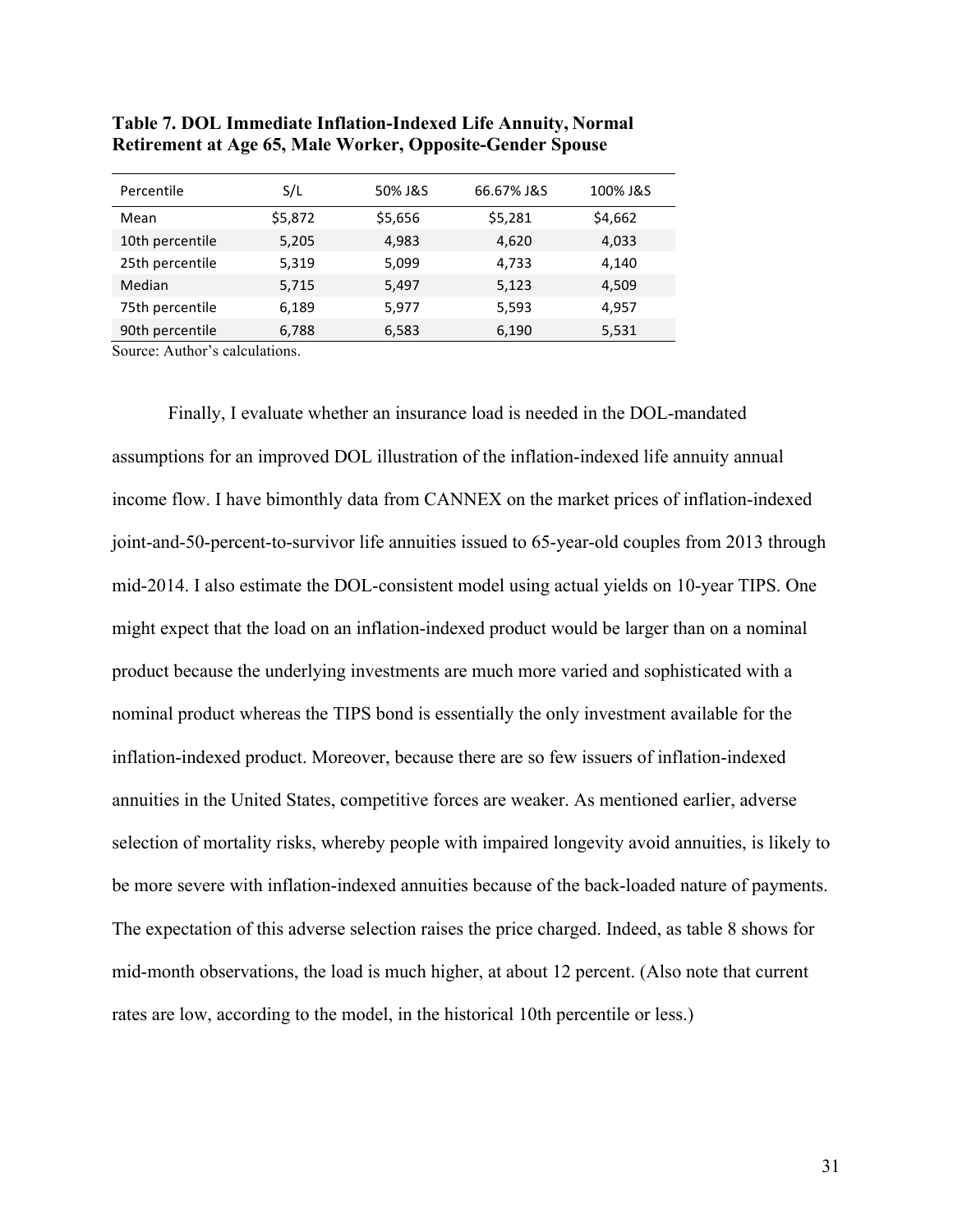|                          |                      | Annual life annuity benefit (inflation-indexed) |                       |
|--------------------------|----------------------|-------------------------------------------------|-----------------------|
| Mid-month                | Model <sup>(a)</sup> | Market average <sup>(b)</sup>                   | Market-to-model ratio |
| February 2013            | \$4,565              | \$4,038                                         | 0.88                  |
| <b>March 2013</b>        | 4,554                | 4,056                                           | 0.89                  |
| April 2013               | 4,483                | 3,990                                           | 0.89                  |
| May 2013                 | 4,609                | 4,042                                           | 0.88                  |
| June 2013                | 4,876                | 4,249                                           | 0.87                  |
| <b>July 2013</b>         | 5,024                | 4,535                                           | 0.90                  |
| August 2013              | 5,248                | 4,498                                           | 0.86                  |
| September 2013           | 5,318                | 4,663                                           | 0.88                  |
| October 2013             | 5,144                | 4,565                                           | 0.89                  |
| November 2013            | 5,196                | 4,524                                           | 0.87                  |
| December 2013            | 5,277                | 4,584                                           | 0.87                  |
| January 2014             | 5,190                | 4,562                                           | 0.88                  |
| February 2014            | 5,196                | 4,512                                           | 0.87                  |
| March 2014               | 5,132                | 4,575                                           | 0.89                  |
| April 2014               | 5,144                | 4,537                                           | 0.88                  |
| May 2014                 | 5,109                | 4,484                                           | 0.88                  |
| June 2014                | 5,087                | 4,378                                           | 0.86                  |
| 2013 to mid-2014 average |                      |                                                 | 0.88                  |

**Table 8. Comparing DOL-Consistent Model and Actual Market Annuity Pricing, \$100,000 Purchases in 2013 through Mid-2014 of a Joint-and-50- Percent-to-Survivor Life Annuity for a Couple Age 65**

Sources: DOL-consistent model, author's calculations; market model, adjusted CANNEX monthly data.

(a) Based on 2013 IRS projected annuitant mortality table and historical yields on 10-year TIPS (constant maturity).

(b) Market average is based on contemporaneous quotes of two or three US insurance companies. Monthly benefits quoted are converted to annual by actuarial formula: A =  $(12 \times M)/(1 + ((6.5 \times M)/100000))$ .

With such a large load, I reestimate the DOL-consistent model to produce the suggested

illustration of inflation-indexed life annuity annual income, on a gender-distinct basis, using

gender-distinct survivor annuities, as table 9 shows. The results indicate the expected level and

variation of the retirement-income illustrations of an amended and improved DOL rule,

according to my recommendations.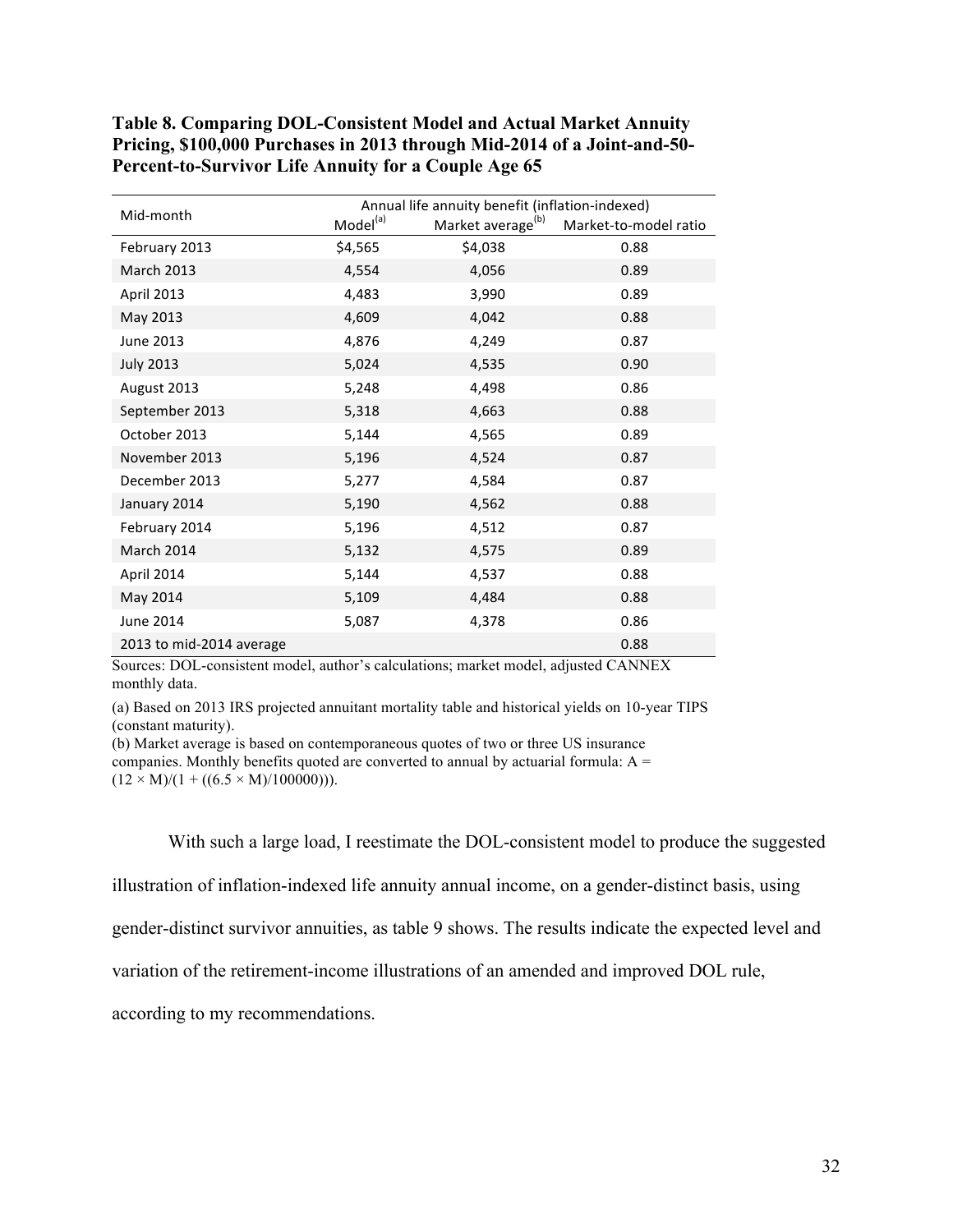| Percentile      | S/L     | 50% J&S | 66.67% J&S | 100% J&S |
|-----------------|---------|---------|------------|----------|
| Mean            | \$5,242 | \$5,050 | \$4,715    | \$4,162  |
| 10th percentile | 4.647   | 4.449   | 4,125      | 3,601    |
| 25th percentile | 4,749   | 4,552   | 4226       | 3,696    |
| Median          | 5,102   | 4,908   | 4,574      | 4,026    |
| 75th percentile | 5,526   | 5,337   | 4.994      | 4,426    |
| 90th percentile | 6,061   | 5,877   | 5,527      | 4,938    |

## **Table 9. DOL Immediate Inflation-Indexed Life Annuity, with Load, Normal Retirement at Age 65, Male Worker, Opposite-Gender Spouse**

Source: Author's calculations.

## **Conclusions**

The DOL is to be commended for proposing an illustration of the retirement income producible from the assets in a personal retirement account through an immediate life annuity. Its proposal, however, can be improved in the following ways:

- It should show income on an annual rather than a monthly basis.
- It should show individual and joint-and-67-percent-to-survivor life annuity rates at the normal retirement age to all workers, rather than individual and joint-and-50-percent contingent rates just to married workers.
- It should use a gender-distinct rather than a gender-neutral basis (unless the plan offers a gender-neutral annuity).
- The illustration need not be provided more frequently than annually.
- Most importantly, it should reflect an inflation-indexed life annuity (with a load) rather than a nominal fixed annuity (for which a load is not needed).

These improvements would be more consistent with important policy goals, the annual Social Security statement, good economic logic, empirical evidence, and greater public understanding.